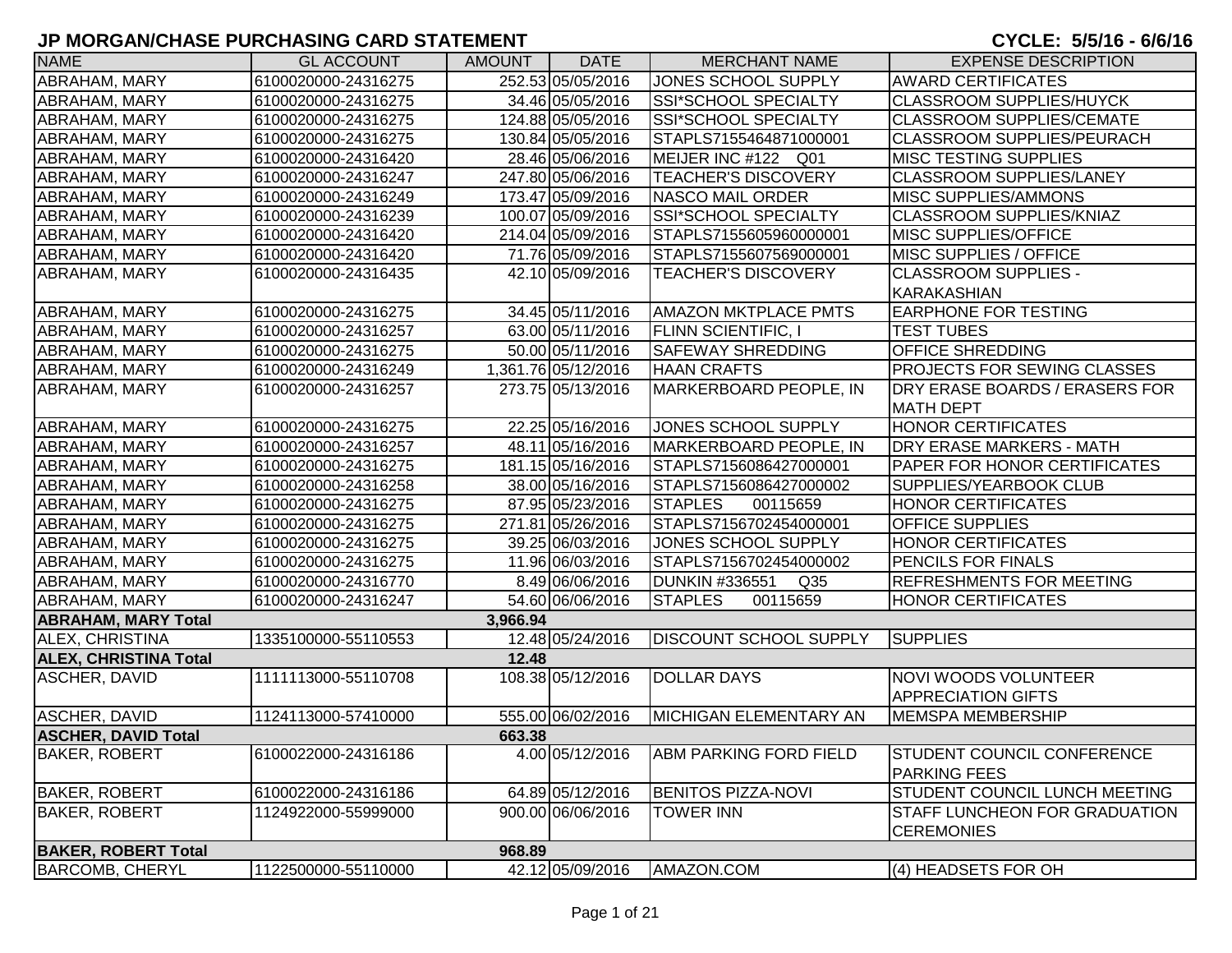| <b>NAME</b>                  | <b>GL ACCOUNT</b>   | <b>AMOUNT</b> | <b>DATE</b>         | <b>MERCHANT NAME</b>                         | <b>EXPENSE DESCRIPTION</b>                          |
|------------------------------|---------------------|---------------|---------------------|----------------------------------------------|-----------------------------------------------------|
| <b>BARCOMB, CHERYL</b>       | 1122500000-57410000 |               | 99.00 05/11/2016    | <b>AMAZONPRIME MEMBERSHIP</b>                | <b>AMAZON PRIME MEMBERSHIP</b>                      |
| <b>BARCOMB, CHERYL</b>       | 1126112000-54120824 |               | 115.00 05/12/2016   | <b>SECURITY DESIGNS</b>                      | SERVICE CALL FOR OH CARD                            |
|                              |                     |               |                     |                                              | <b>READERS</b>                                      |
| <b>BARCOMB, CHERYL</b>       | 1122500000-55110000 |               | 8.89 05/19/2016     | <b>AMAZON MKTPLACE PMTS</b>                  | <b>LENOVO AC ADAPTER</b>                            |
| <b>BARCOMB, CHERYL</b>       | 1122500000-55110000 |               | 35.56 05/23/2016    | <b>AMAZON MKTPLACE PMTS</b>                  | <b>LENOVO AC ADAPTERS</b>                           |
| <b>BARCOMB, CHERYL</b>       | 1122500000-55110000 |               | 160.93 05/25/2016   | <b>AMAZON MKTPLACE PMTS</b>                  | (14) DISPLAY PORT TO HDMI                           |
|                              |                     |               |                     |                                              | <b>ADAPTERS</b>                                     |
| <b>BARCOMB, CHERYL</b>       | 1122500000-55910824 |               | 26.95 05/25/2016    | AMAZON.COM                                   | PROXIMITY BADGE HOLDERS/CLIPS                       |
| <b>BARCOMB, CHERYL</b>       | 1122500000-55110000 |               | 28.59 05/26/2016    | <b>AMAZON MKTPLACE PMTS</b>                  | (12) 3' HDMI CABLES                                 |
| <b>BARCOMB, CHERYL</b>       | 4245618000-56422958 |               | 1,319.00 06/06/2016 | ROBERT BOSCH TOOL CORP                       | 3D PRINTER FOR NOVI MEADOWS                         |
| <b>BARCOMB, CHERYL</b>       | 4245614000-56422958 |               | 1,319.00 06/06/2016 | <b>ROBERT BOSCH TOOL CORP</b>                | 3D PRINTER FOR PARKVIEW                             |
| <b>BARCOMB, CHERYL Total</b> |                     | 3,155.04      |                     |                                              |                                                     |
| <b>BARR, STEVEN</b>          | 1125200000-57910000 |               | 48.54 05/09/2016    | <b>LIBRARY PUB</b>                           | LUNCH MEETING WITH WANDA                            |
|                              |                     |               |                     |                                              | CIANCIO AND BILL MURRAY (NETECH)                    |
| <b>BARR, STEVEN</b>          | 1125200000-53220000 |               | 13.61 05/16/2016    | <b>CROWNE PLAZA HOTELS</b>                   | <b>BREAKFAST WHILE AT MIDDLE CITIES</b>             |
|                              |                     |               |                     |                                              | <b>OVERNIGHT MEETINGS</b>                           |
| <b>BARR, STEVEN Total</b>    |                     | 62.15         |                     |                                              |                                                     |
| <b>BEDFORD, JULIE</b>        | 1111115000-55110799 |               | 411.51 05/05/2016   | SSI*SCHOOL SPECIALTY                         | <b>SCHOOL SUPPLIES</b>                              |
| <b>BEDFORD, JULIE</b>        | 6100015000-24316275 |               | 65.93 05/11/2016    | <b>TARGET</b><br>00014654                    | <b>BUILDING CANDY</b>                               |
| <b>BEDFORD, JULIE</b>        | 6100015000-24316275 |               | 75.21 05/12/2016    | POTBELLY #165                                | LUNCH FOR SIP PLANNING TEAM                         |
| <b>BEDFORD, JULIE</b>        | 1111115000-55110799 |               | 70.65 05/13/2016    | NEBRASKA SCIENTIFIC AN                       | <b>SECOND GRADE SCIENCE</b>                         |
| <b>BEDFORD, JULIE</b>        | 6100015000-24316275 |               | 42.28 05/13/2016    | <b>STAPLES</b><br>00115659                   | NEEDED SUPPLIES                                     |
| <b>BEDFORD, JULIE</b>        | 6100015000-24316275 |               | 85.15 05/16/2016    | JIMMY JOHNS - 1659 - E                       | LUNCH FOR PRINCIPALS MEETING                        |
| <b>BEDFORD, JULIE</b>        | 6100015000-24316275 |               | 20.00 05/23/2016    | <b>BIG FROG OF NOVI</b>                      | LEADER IN ME STAFF SHIRT                            |
| <b>BEDFORD, JULIE</b>        | 6100015000-24316275 |               | 10.50 05/26/2016    | JIMMY JOHNS - 1659 - E                       | STAFF MEMBER WON A LUNCH                            |
| <b>BEDFORD, JULIE</b>        | 6100015000-24316275 |               | 33.77 06/02/2016    | <b>TARGET</b><br>00014654                    | STAFF CANDY AND VISITOR                             |
| <b>BEDFORD, JULIE Total</b>  |                     | 815.00        |                     |                                              |                                                     |
| <b>BLESSED, KATE</b>         | 1335100000-55610553 |               | 40.00 05/09/2016    | LITTLE CAESARS #0057                         | PIZZA GIFT CARD TO USE LAST DAY OF<br><b>SCHOOL</b> |
| <b>BLESSED, KATE</b>         | 1335100000-55990553 |               | 29.58 05/10/2016    | <b>ORIENTAL TRADING CO</b>                   | <b>CRAFT SUPPLIES</b>                               |
| <b>BLESSED, KATE Total</b>   |                     | 69.58         |                     |                                              |                                                     |
| <b>BLOOM, LYNETTE</b>        | 1335100000-55110553 |               | 93.59 05/09/2016    | <b>ORIENTAL TRADING CO</b>                   | <b>SUMMER CAMP SUPPLIES</b>                         |
| <b>BLOOM, LYNETTE</b>        | 1335100000-55110553 |               | 33.00 05/10/2016    | <b>APPELBAUM TRAINING INS</b>                | <b>CARE TRAINING MATERIALS</b>                      |
| <b>BLOOM, LYNETTE</b>        | 1335100000-55110553 |               | 183.98 05/16/2016   | <b>S&amp;S WORLDWIDE-ONLINE</b>              | <b>SUMMER CAMP SUPPLIES</b>                         |
| <b>BLOOM, LYNETTE Total</b>  |                     | 310.57        |                     |                                              |                                                     |
| <b>BRAUN, LISA</b>           | 1111220730-55110000 |               | 10.99 05/05/2016    | <b>AMAZON MKTPLACE PMTS</b>                  | PHYSICAL SCIENCE WORD WALL                          |
|                              |                     |               |                     |                                              | <b>VOCABULARY POSTERS FOR</b>                       |
|                              |                     |               |                     |                                              | <b>CLASSROOM DISPLAY</b>                            |
| <b>BRAUN, LISA Total</b>     |                     | 10.99         |                     |                                              |                                                     |
| <b>BUNKER, JEFFREY</b>       | 1126160000-55993000 |               | 2.67 05/05/2016     | NAPA PARTS M-2                               | <b>GRNDS SUPERSTAR REPAIR PARTS</b>                 |
|                              |                     |               |                     |                                              |                                                     |
| <b>BUNKER, JEFFREY</b>       | 1126160000-54910000 |               | 316.25 05/09/2016   | MARKS OUTDOOR POWER EQ GRNDS Z MOWER REPAIRS |                                                     |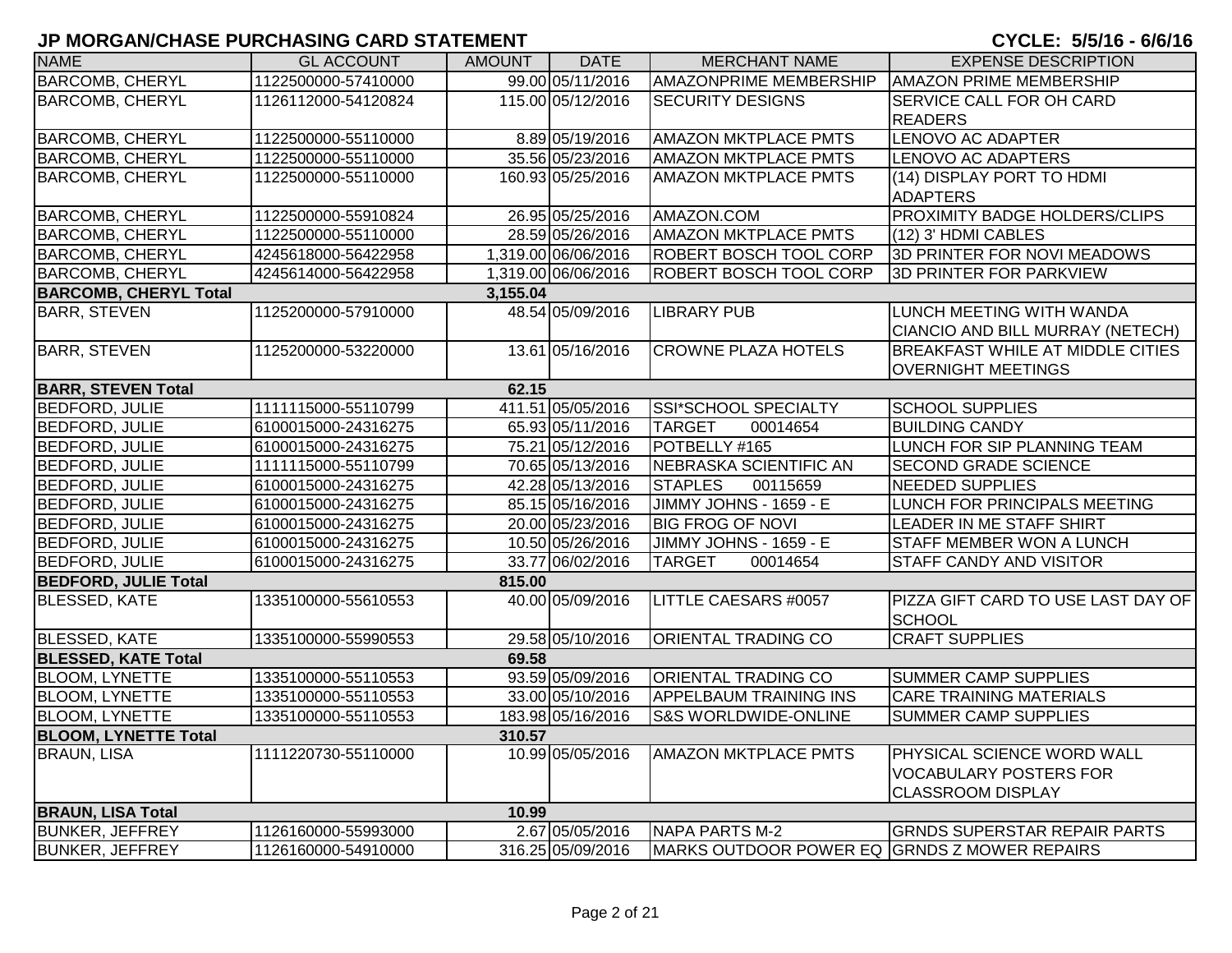| <b>NAME</b>                     | <b>GL ACCOUNT</b>   | <b>AMOUNT</b> | <b>DATE</b>         | <b>MERCHANT NAME</b>                         | <b>EXPENSE DESCRIPTION</b>                                                 |
|---------------------------------|---------------------|---------------|---------------------|----------------------------------------------|----------------------------------------------------------------------------|
| <b>BUNKER, JEFFREY</b>          | 1126160000-55993000 |               | 62.71 05/12/2016    | J THOMAS DISTRIBUTORS                        | <b>GRNDS MOWER BLADE SHARPENER</b>                                         |
|                                 |                     |               |                     |                                              | <b>REPLACEMENT STONE</b>                                                   |
| <b>BUNKER, JEFFREY</b>          | 1126160000-54910000 |               | 110.35 05/18/2016   | MARKS OUTDOOR POWER EQ GRNDS Z MOWER REPAIRS |                                                                            |
| <b>BUNKER, JEFFREY</b>          | 1126160000-55993000 |               | 44.56 06/03/2016    | <b>WW GRAINGER</b>                           | <b>GRNDS LANDSCAPE TRAILER TRUCK</b>                                       |
|                                 |                     |               |                     |                                              | <b>STRAPS</b>                                                              |
| <b>BUNKER, JEFFREY Total</b>    |                     | 536.54        |                     |                                              |                                                                            |
| <b>BURNHAM, SUSAN</b>           | 1124111000-55990000 |               | 103.60 05/05/2016   | <b>COOL MATERIAL</b>                         | <b>BACK TO SCHOOL STAFF</b>                                                |
| <b>BURNHAM, SUSAN</b>           | 1124111000-55990000 |               | $-38.85$ 05/06/2016 | <b>COOL MATERIAL</b>                         | <b>REFUND</b>                                                              |
| <b>BURNHAM, SUSAN</b>           | 1111111000-55110708 |               | 193.92 05/12/2016   | AMAZON.COM                                   | NEW STAFF EDUCATIONAL MATERIALS                                            |
| <b>BURNHAM, SUSAN</b>           | 1124111000-55990000 |               | 90.65 05/17/2016    | <b>COOL MATERIAL</b>                         | <b>BACK TO SCHOOL STAFF</b>                                                |
| <b>BURNHAM, SUSAN</b>           | 6100011000-24316275 |               | 165.00 05/23/2016   | 00009225<br><b>TARGET</b>                    | GIFTS BUS DRIVERS AND VOICE<br><b>BOARD</b>                                |
| <b>BURNHAM, SUSAN</b>           | 1111111000-55110729 |               | 57.14 06/01/2016    | AMAZON.COM                                   | <b>EDUCATIONAL READING</b>                                                 |
| <b>BURNHAM, SUSAN Total</b>     |                     | 571.46        |                     |                                              |                                                                            |
| <b>CALHOUN, STEPHANIE</b>       | 1335100000-55110553 |               | 28.13 05/27/2016    | <b>WAL-MART #5893</b>                        | <b>CLASSROOM SUPPLIES</b>                                                  |
| <b>CALHOUN, STEPHANIE</b>       | 1335100000-55110553 |               | 16.96 05/31/2016    | WM SUPERCENTER #2618                         | <b>CLASSROOM SUPPLIES</b>                                                  |
| <b>CALHOUN, STEPHANIE</b>       | 1335100000-55110553 |               | 22.97 06/02/2016    | <b>TARGET</b><br>00014654                    | <b>CLASSROOM SUPPLIES</b>                                                  |
| <b>CALHOUN, STEPHANIE Total</b> |                     | 68.06         |                     |                                              |                                                                            |
| CANALES, BETH                   | 1111322000-55110718 |               | 106.86 05/09/2016   | <b>BUSCH'S #1044</b>                         | 7 LAYER (PLANT PROTEIN LAB)                                                |
| CANALES, BETH                   | 1111322000-55110718 |               | 16.38 05/13/2016    | KROGER #632                                  | <b>BAKING SUPPLIES</b>                                                     |
| CANALES, BETH                   | 1111322000-55110718 |               | 94.94 05/13/2016    | MEIJER INC #054<br>Q <sub>01</sub>           | SUPPLIES, HUMMUS LAB, STAPLES                                              |
| <b>CANALES, BETH</b>            | 1111322000-55110718 |               | 125.51 05/17/2016   | KROGER #634                                  | <b>DEPARTMENT SUPPLIES, KITCHEN</b><br>SUPPLIES, FREE CHOICE STAPLES       |
| <b>CANALES, BETH Total</b>      |                     | 343.69        |                     |                                              |                                                                            |
| CIANCIO, WANDA                  | 1122500000-53220000 |               | 139.00 06/03/2016   | <b>MSBO</b>                                  | <b>MSBO DUES</b>                                                           |
| CIANCIO, WANDA                  | 1122500000-54917000 |               | 2,766.31 06/06/2016 | <b>APL* ITUNES.COM/BILL</b>                  | FINAL CUT PRO SOFTWARE LICENSE<br><b>FOR MACS</b>                          |
| <b>CIANCIO, WANDA Total</b>     |                     | 2,905.31      |                     |                                              |                                                                            |
| <b>CIANFERRA, LINDA</b>         | 1622100361-53220000 |               | 145.00 05/06/2016   | OU MP SEHS PD                                | LEADERSHIP WORKSHOP OAKLAND<br><b>UNIVERSITY</b>                           |
| CIANFERRA, LINDA                | 6100025000-24316301 |               | 61.48 05/09/2016    | <b>TLF HAPPINESS IS</b>                      | <b>TEACHER APPRECIATION</b>                                                |
| <b>CIANFERRA, LINDA</b>         | 1613100361-55110000 |               | 16.43 05/11/2016    | <b>ACCO BRANDS DIRECT</b>                    | <b>OFFICE SUPPLY</b>                                                       |
| <b>CIANFERRA, LINDA</b>         | 1613100361-54917515 |               | 1,116.15 05/12/2016 | DMI* DELL K-12 PTR                           | <b>PROGRAM SUPPLIES</b>                                                    |
| <b>CIANFERRA, LINDA</b>         | 6100025000-24316301 |               | 990.00 05/17/2016   | <b>SQ *TASTE: A COOK'S P</b>                 | <b>ESL ACTIVITY</b>                                                        |
| CIANFERRA, LINDA                | 1613100361-55110000 |               | 1,622.46 05/30/2016 | STAPLS7156837701000001                       | <b>PROGRAM SUPPLIES</b>                                                    |
| CIANFERRA, LINDA                | 1613100361-55110000 |               | 24.54 05/30/2016    | STAPLS7156837701000002                       | INDIVIDUAL SHIPMENT FROM ORIGINAL<br>ORDER PLACED 5/26/16                  |
| CIANFERRA, LINDA                | 1613100361-55110000 |               | 13.29 05/30/2016    | STAPLS7156837701000003                       | <b>SUPPLIES</b>                                                            |
| CIANFERRA, LINDA                | 1613100361-55110000 |               | 22.44 05/30/2016    | STAPLS7156837701000006                       | <b>PROGRAM SUPPLIES SHIPPED</b><br><b>INDIVIDUALLY FROM ORIGINAL ORDER</b> |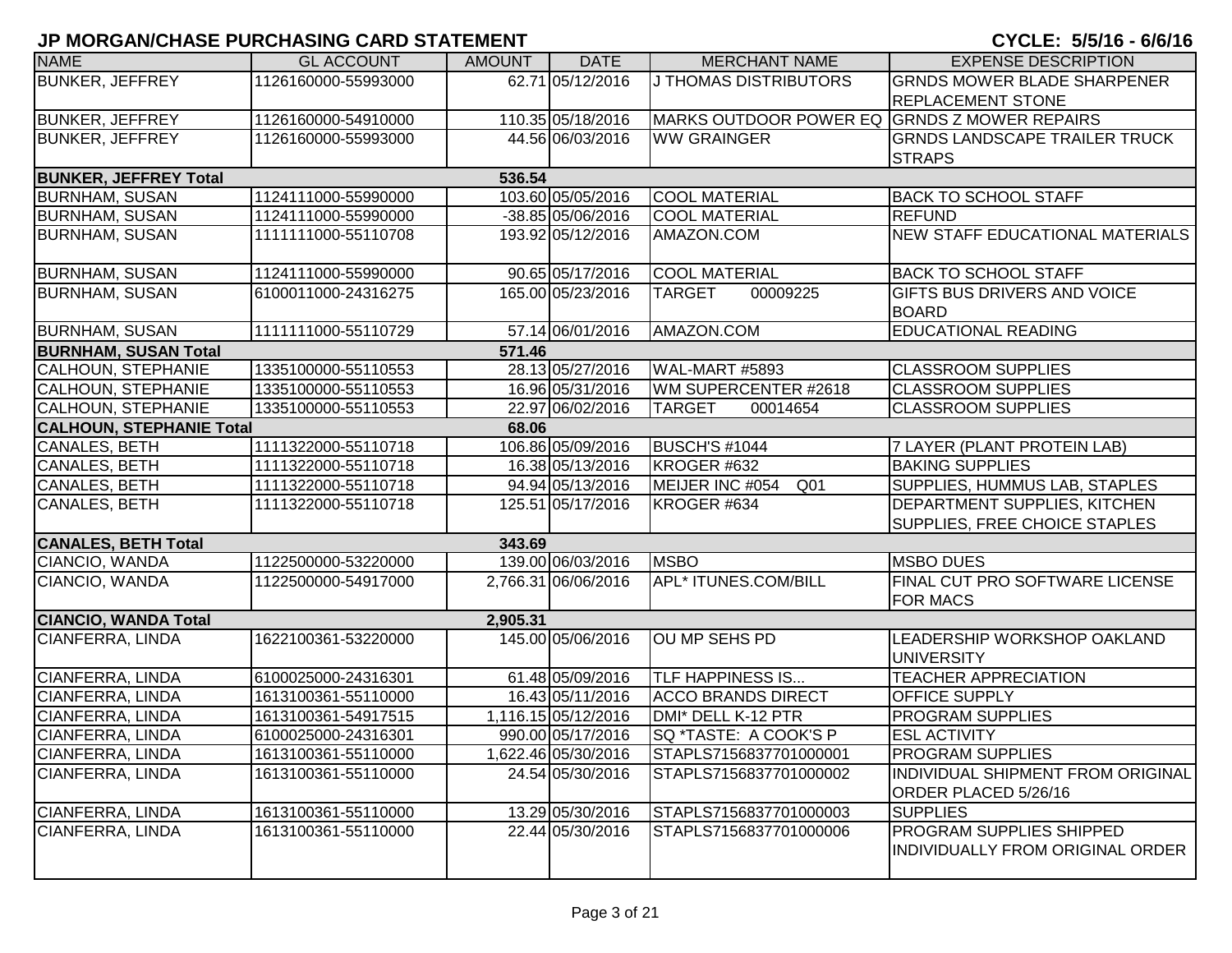| <b>NAME</b>                   | <b>GL ACCOUNT</b>   | AMOUNT   | <b>DATE</b>         | <b>MERCHANT NAME</b>             | <b>EXPENSE DESCRIPTION</b>              |
|-------------------------------|---------------------|----------|---------------------|----------------------------------|-----------------------------------------|
| CIANFERRA, LINDA              | 1613100361-55110000 |          | 24.54 06/03/2016    | STAPLS7156837701002001           | <b>SUPPLIES</b>                         |
| <b>CIANFERRA, LINDA</b>       | 1613100361-55110000 |          | 54.49 06/06/2016    | STAPLS7156837701000004           | <b>SUPPLIES</b>                         |
| <b>CIANFERRA, LINDA</b>       | 1613100361-55110000 |          | 55.49 06/06/2016    | STAPLS7156837701000005           | <b>SUPPLIES</b>                         |
| <b>CIANFERRA, LINDA Total</b> |                     | 4,146.31 |                     |                                  |                                         |
| <b>CLARK, KIM</b>             | 6100018000-24316217 |          | 54.48 05/09/2016    | <b>AMAZON MKTPLACE PMTS</b>      | INK FOR POSTER PRINTER                  |
| <b>CLARK, KIM</b>             | 6100018000-24316217 |          | 70.05 05/09/2016    | <b>AMAZON MKTPLACE PMTS</b>      | INK FOR POSTER PRINTER                  |
| <b>CLARK, KIM</b>             | 6100018000-24316217 |          | 104.34 05/09/2016   | <b>AMAZON MKTPLACE PMTS</b>      | <b>INK FOR POSTER PRINTER</b>           |
| <b>CLARK, KIM</b>             | 6100018000-24316217 |          | 7.92 05/09/2016     | AMAZON.COM                       | <b>LIBRARY BOOK</b>                     |
| <b>CLARK, KIM</b>             | 6100018000-24316217 |          | 245.00 05/10/2016   | <b>BUREAU OF EDUCATION AN</b>    | BER SEMINAR - WHAT'S NEW IN             |
|                               |                     |          |                     |                                  | YOUNG ADULT LITERATURE                  |
| <b>CLARK, KIM</b>             | 6100018000-24316217 |          | 13.60 05/10/2016    | SQ *CORNUCOPIA BOOK              | <b>LIBRARY BOOK</b>                     |
| <b>CLARK, KIM</b>             | 6100018000-24316217 |          | 41.97 05/26/2016    | PANERA BREAD #667                | <b>BAGELS FOR BOOKS &amp; BAGELS</b>    |
| <b>CLARK, KIM Total</b>       |                     | 537.36   |                     |                                  |                                         |
| <b>COMB, ANDREW</b>           | 6100020000-24316770 |          | 17.15 05/09/2016    | KROGER #366                      | <b>TEACHER APPRECIATION</b>             |
| <b>COMB, ANDREW</b>           | 6100020000-24316770 |          | 117.34 05/09/2016   | <b>NOVI COFFEE &amp; TEA</b>     | <b>TEACHER APPRECIATION</b>             |
| COMB, ANDREW                  | 6100020000-24316770 |          | 31.44 05/09/2016    | TACO BELL 000500050187           | PBIS (MTSSB) REWARDS FOR                |
|                               |                     |          |                     |                                  | <b>BEHAVIOR PLAN</b>                    |
| <b>COMB, ANDREW Total</b>     |                     | 165.93   |                     |                                  |                                         |
| <b>COOLMAN, ROBERT</b>        | 1126160000-55992000 |          | 560.00 05/09/2016   | <b>CONSERVA ELECTRIC SUPP</b>    | <b>MTCE STOCK LAMPS, FIXTURE</b>        |
| <b>COOLMAN, ROBERT</b>        | 1126160000-55992000 |          | 160.00 05/09/2016   | <b>CONSERVA ELECTRIC SUPP</b>    | <b>HS ELEVATOR LAMPS STOCK</b>          |
| <b>COOLMAN, ROBERT</b>        | 1126160000-55992000 |          | 506.25 05/09/2016   | <b>MICHIGAN CHANDELIER</b>       | DF MAIN BREAKER BOX                     |
| COOLMAN, ROBERT               | 1126160000-55992000 |          | 158.24 05/12/2016   | <b>COMPLETE BATTERY SOURC</b>    | <b>MTCE BATTERIES FOR GAS PUMP, ITC</b> |
|                               |                     |          |                     |                                  | <b>GENERATOR</b>                        |
| <b>COOLMAN, ROBERT</b>        | 1126160000-55992000 |          | 25.43 05/17/2016    | <b>CITY ELECTRIC SUPPLY</b>      | <b>MTCE MISC ELECTRICAL MATERIALS</b>   |
|                               |                     |          |                     |                                  | <b>FOR NEW PLUG</b>                     |
| COOLMAN, ROBERT               | 1126160000-55992000 |          | 60.00 05/20/2016    | <b>CONSERVA ELECTRIC SUPP</b>    | <b>MTCE STOCK WIRE CONNECTORS</b>       |
| <b>COOLMAN, ROBERT</b>        | 1126160000-55992000 |          | 13.08 05/25/2016    | <b>BILL &amp; RODS APPLIANCE</b> | HS KITCHEN DRYER FILTER                 |
| <b>COOLMAN, ROBERT</b>        | 1126160000-55992000 |          | 19.73 06/01/2016    | <b>CITY ELECTRIC SUPPLY</b>      | MS MISC PARTS FOR NEW YOGURT            |
|                               |                     |          |                     |                                  | <b>MACHINE</b>                          |
| <b>COOLMAN, ROBERT</b>        | 1126160000-55992000 |          | 157.00 06/02/2016   | <b>CONSERVA ELECTRIC SUPP</b>    | <b>MTCE STOCK BALLASTS</b>              |
| <b>COOLMAN, ROBERT</b>        | 1126160000-55992000 |          | 730.00 06/02/2016   | <b>CONSERVA ELECTRIC SUPP</b>    | <b>MTCE STOCK BALLASTS</b>              |
| <b>COOLMAN, ROBERT</b>        | 1126160000-55992000 |          | 56.70 06/06/2016    | <b>CONSERVA ELECTRIC SUPP</b>    | <b>MTCE STOCK LAMPS</b>                 |
| <b>COOLMAN, ROBERT Total</b>  |                     | 2,446.43 |                     |                                  |                                         |
| <b>DIATIKAR, CHRISTINE</b>    | 1125200000-55910000 |          | 125.02 05/09/2016   | STAPLS7155594464000001           | <b>OFFICE SUPPLIES</b>                  |
| <b>DIATIKAR, CHRISTINE</b>    | 6100015000-24316501 |          | 200.00 05/10/2016   | <b>FARBER CONCESSIONS</b>        | DF PTO ICE CREAM CART                   |
| <b>DIATIKAR, CHRISTINE</b>    | 6100022000-24316099 |          | 24.95 05/11/2016    | A2HOSTING.COM                    | FROGFORCE503.ORG 5/14/16-6/13/16        |
| <b>DIATIKAR, CHRISTINE</b>    | 6100020000-24316238 |          | 6,500.00 05/11/2016 | <b>FESTIVALS OF MUSIC</b>        | <b>CEDAR POINT</b>                      |
| <b>DIATIKAR, CHRISTINE</b>    | 6100020000-24316239 |          | 8,000.00 05/11/2016 | <b>FESTIVALS OF MUSIC</b>        | <b>CEDAR POINT</b>                      |
| <b>DIATIKAR, CHRISTINE</b>    | 6100020000-24316243 |          | 857.00 05/11/2016   | <b>FESTIVALS OF MUSIC</b>        | <b>CEDAR POINT</b>                      |
| <b>DIATIKAR, CHRISTINE</b>    | 6100011000-24316501 |          | 150.00 05/16/2016   | <b>BENITOS PIZZA-NOVI</b>        | PIZZA FOR 4TH GR SWIM PARTY             |
| <b>DIATIKAR, CHRISTINE</b>    | 6100020000-24316243 |          | 7,642.00 05/16/2016 | <b>FESTIVALS OF MUSIC</b>        | <b>CEDAR POINT</b>                      |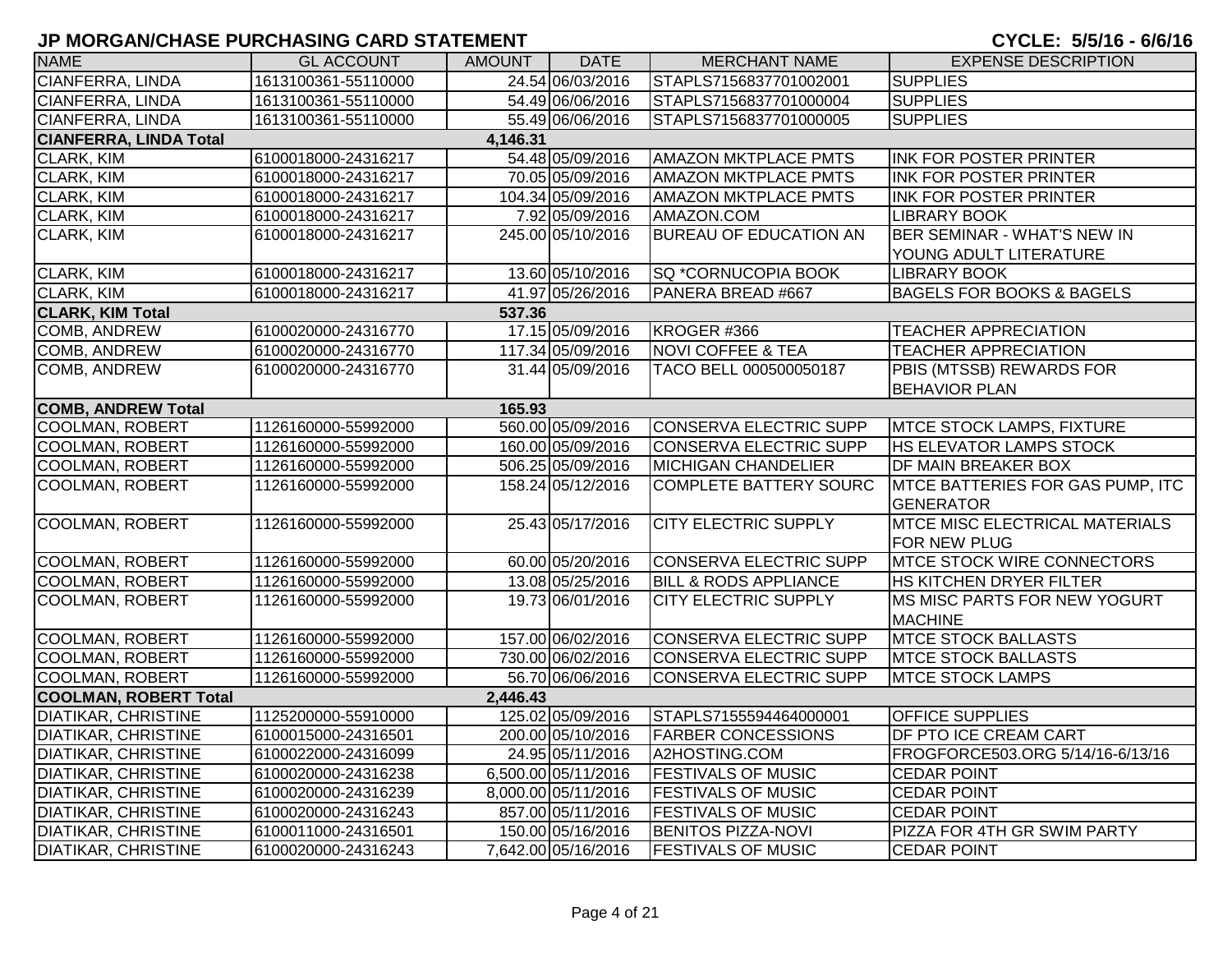| <b>NAME</b>                      | <b>GL ACCOUNT</b>   | <b>AMOUNT</b> | <b>DATE</b>          | <b>MERCHANT NAME</b>                          | <b>EXPENSE DESCRIPTION</b>                                                      |
|----------------------------------|---------------------|---------------|----------------------|-----------------------------------------------|---------------------------------------------------------------------------------|
| <b>DIATIKAR, CHRISTINE</b>       | 1127100000-53310000 |               | 1,810.00 05/16/2016  | <b>PAYPAL *KENSINGTONV</b>                    | APRIL - MAY 9 BUS TRANSPORTATION                                                |
| <b>DIATIKAR, CHRISTINE</b>       | 4245622000-56225000 |               | 5,989.01 05/16/2016  | <b>SOIL AND MATERIALS ENG</b>                 | 9/21/15-10/25/15 CIVIL ENGINEERING<br><b>SERVICES</b>                           |
| <b>DIATIKAR, CHRISTINE</b>       | 4245660000-56420000 |               | 20,359.70 05/23/2016 | MARKS OUTDOOR POWER EQ 2 MOWERS WITH STRIPING | <b>ATTACHMENT</b>                                                               |
| <b>DIATIKAR, CHRISTINE</b>       | 1111322822-57904000 |               | 16,427.00 05/23/2016 | <b>SCHOOLCRAFT WEB PAY</b>                    | <b>WINTER DUAL ENROLLMENT</b>                                                   |
| DIATIKAR, CHRISTINE              | 1125200000-55910000 |               | 7.35 05/23/2016      | STAPLS7156362768000001                        | <b>OFFICE SUPPLIES</b>                                                          |
| DIATIKAR, CHRISTINE              | 1125200000-55910000 |               | 85.00 05/23/2016     | STAPLS7156362768000002                        | <b>OFFICE SUPPLIES</b>                                                          |
| DIATIKAR, CHRISTINE              | 6100020000-24316275 |               | 2,826.05 05/25/2016  | <b>FOLLETT SCHOOL SOLUTIO</b>                 | <b>TEXTBOOKS</b>                                                                |
| DIATIKAR, CHRISTINE              | 1125200000-55910000 |               | $-7.35$ 05/25/2016   | STAPLS7156362768001001                        | <b>OFFICE SUPPLIES</b>                                                          |
| DIATIKAR, CHRISTINE              | 1125200000-55910000 |               | 7.35 05/25/2016      | STAPLS7156362768002001                        | <b>OFFICE SUPPLIES</b>                                                          |
| <b>DIATIKAR, CHRISTINE</b>       | 1429300000-54910000 |               | 3,054.55 05/27/2016  | PLYMOUTH NOVI 155                             | 4/16 TRAINER                                                                    |
| DIATIKAR, CHRISTINE              | 1127170000-55710000 |               | 11,086.13 05/30/2016 | CORRIGAN OIL #2 - BRI                         | 7500 GAL DIESEL 4.27.16                                                         |
| <b>DIATIKAR, CHRISTINE</b>       | 6100022000-24316190 |               | 14,089.92 05/30/2016 | <b>GAYLORD OPRYLAND</b>                       | <b>HOSA LODGING</b>                                                             |
| <b>DIATIKAR, CHRISTINE</b>       | 6100061000-24316177 |               | 950.00 05/30/2016    | <b>TEAM SPORTS</b>                            | INV 222431/1 POM ITEMS                                                          |
| <b>DIATIKAR, CHRISTINE</b>       | 6100061000-24316140 |               | 682.00 05/30/2016    | <b>TEAM SPORTS</b>                            | INV 229278/1 GIRLS LAX ITEMS                                                    |
| <b>DIATIKAR, CHRISTINE</b>       | 6100022000-24316099 |               | 800.00 06/01/2016    | PAYPAL *CHRISFULTZ                            | <b>INDIANA ROBOTICS INVITITIONAL</b>                                            |
| <b>DIATIKAR, CHRISTINE</b>       | 6100015000-24316501 |               | 1,137.75 06/02/2016  | <b>PARADISE PARK</b>                          | 4TH GRADE PARTY                                                                 |
| <b>DIATIKAR, CHRISTINE</b>       | 6100022000-24316190 |               | 3,605.09 06/03/2016  | <b>GAYLORD OPRYLAND</b>                       | <b>HOSA DINNER CRUISE</b>                                                       |
| <b>DIATIKAR, CHRISTINE Total</b> |                     | 106,408.52    |                      |                                               |                                                                                 |
| DIGLIO, CAROL                    | 1128300000-53220000 |               | 2,395.00 05/18/2016  | <b>MSU PAYMENTS</b>                           | <b>HR EXECUTIVE EDUCATION</b><br>SEMINAR/MSU                                    |
| <b>DIGLIO, CAROL Total</b>       |                     | 2,395.00      |                      |                                               |                                                                                 |
| DINKELMANN, KATY                 | 6100022000-24316210 |               | 36.72 05/27/2016     | COTTAGE INN PIZZA NOVI                        | <b>SENIOR CAP AND GOWN</b><br><b>DISTRIBUTION VOLUNTEERS</b><br><b>LUNCHEON</b> |
| DINKELMANN, KATY                 | 6100022000-24316210 |               | 72.88 06/06/2016     | JOANN ETC #1933                               | <b>SENIOR GRADUATION CEREMONY</b><br><b>SUPPLIES</b>                            |
| <b>DINKELMANN, KATY Total</b>    |                     | 109.60        |                      |                                               |                                                                                 |
| DRAGOO, MICHAEL                  | 1126160000-55992000 |               | 693.30 05/24/2016    | COCHRANE SUPPLY AND EN                        | <b>DF HW VALVE ACTUATOR</b>                                                     |
| DRAGOO, MICHAEL                  | 1126160000-55992000 |               | 86.00 06/01/2016     | <b>REDFORD LOCK COMPANY I</b>                 | <b>IMTCE EXTRA DISTRICT EXTERIOR</b><br><b>MASTERS</b>                          |
| DRAGOO, MICHAEL                  | 1126160000-53220000 |               | 139.00 06/03/2016    | <b>MSBO</b>                                   | <b>MSBO MEMBER FEE</b>                                                          |
| DRAGOO, MICHAEL                  | 1126160000-55992000 |               | 501.76 06/06/2016    | <b>VICTORY PACKAGING LP</b>                   | <b>IMTCE BOXES &amp; TAPE FOR MOVES</b>                                         |
| <b>DRAGOO, MICHAEL Total</b>     |                     | 1,420.06      |                      |                                               |                                                                                 |
| FENCHEL, LISA                    | 1124118000-55910000 |               | 26.00 05/13/2016     | SURVEYMONKEY.COM                              | MONTHLY SUBSCRIPTION, MAY12-<br>JUNE11, 2016                                    |
| <b>FENCHEL, LISA Total</b>       |                     | 26.00         |                      |                                               |                                                                                 |
| <b>FULAR, JAMES</b>              | 1126160000-55993000 |               | 421.20 05/05/2016    | <b>RESIDEX</b>                                | <b>GRNDS QUICK DRY FOR FIELDS</b>                                               |
| FULAR, JAMES                     | 1126160000-54120000 |               | 117.00 05/09/2016    |                                               | MARKS OUTDOOR POWER EQ GRNDS BELT FOR GENERAL GROUNDS<br>MOWER #3               |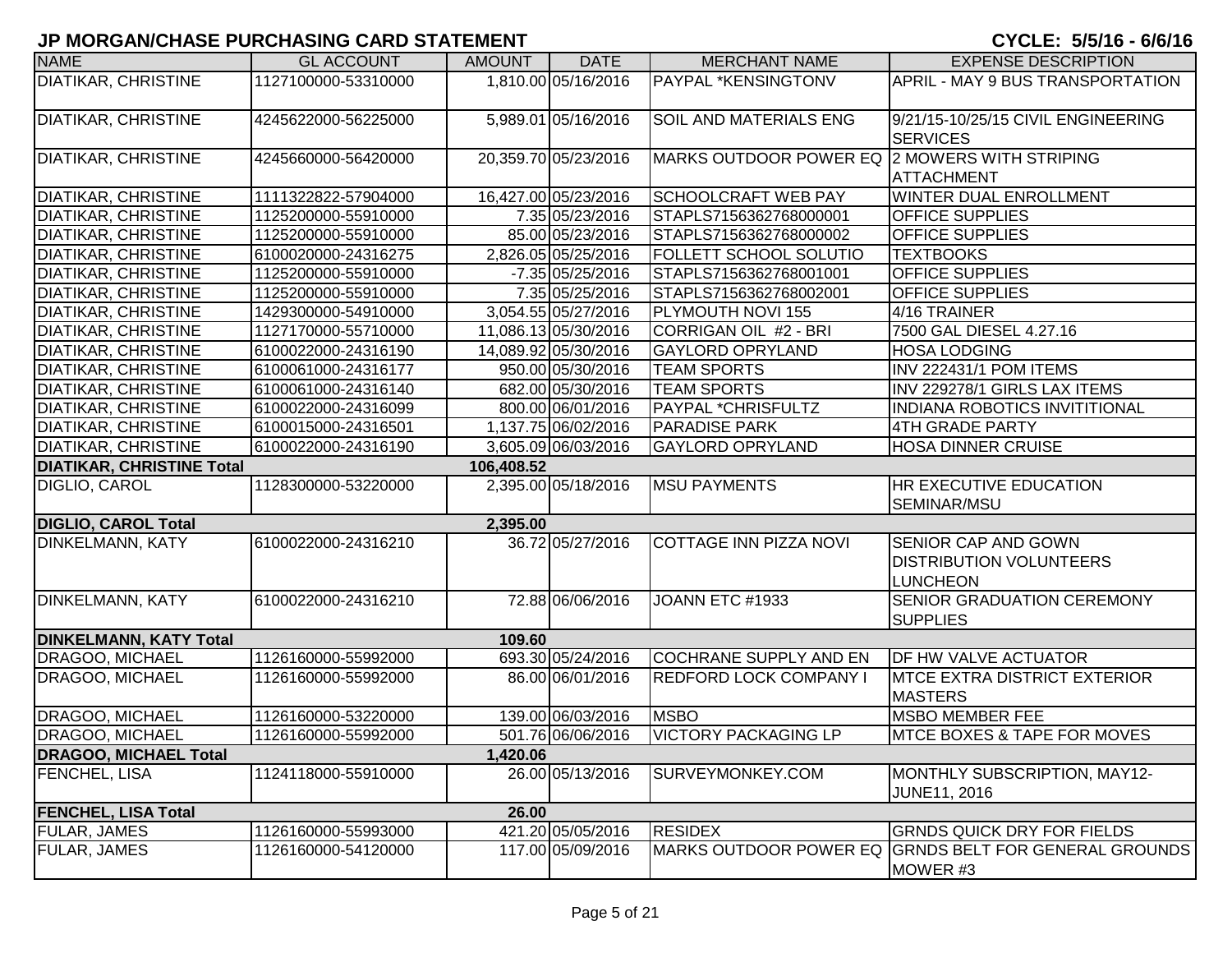| <b>NAME</b>                               | <b>GL ACCOUNT</b>   | <b>AMOUNT</b> | <b>DATE</b>         | <b>MERCHANT NAME</b>                          | <b>EXPENSE DESCRIPTION</b>                                    |
|-------------------------------------------|---------------------|---------------|---------------------|-----------------------------------------------|---------------------------------------------------------------|
| <b>FULAR, JAMES</b>                       | 1126160000-55993000 |               | 108.00 05/16/2016   | MARKS OUTDOOR POWER EQ GRNDS TIRE FOR MOWERS  |                                                               |
| <b>FULAR, JAMES</b>                       | 1126160000-55990000 |               | 105.00 05/23/2016   | <b>CEDAR POINT ADMISSIONS</b>                 | CHARGED BY ACCIDENT, CHECK<br><b>ATTACHED</b>                 |
| FULAR, JAMES                              | 1126160000-54910000 |               | 146.47 05/23/2016   | MARKS OUTDOOR POWER EQ GRNDS MOWER #3 REPAIRS |                                                               |
| <b>FULAR, JAMES</b>                       | 1126160000-55993000 |               | 762.34 05/25/2016   | SITE ONE LANDSCAPES004                        | ATHLETIC FIELD REPLACEMENT<br>SPRINKLER HEADS FOR BROKEN ONES |
| <b>FULAR, JAMES</b>                       | 1126160000-55993000 |               | 110.97 05/27/2016   | <b>BUYPLUMBING SPRINKLER</b>                  | HS SOFTBALL FIELD IRRIGATION                                  |
| <b>FULAR, JAMES Total</b>                 |                     | 1,770.98      |                     |                                               |                                                               |
| FURLOW, SETH                              | 1711322000-55110614 |               | 76.00 05/12/2016    | <b>BACKYARD BRAINS</b>                        | <b>IB BIOLOGY NEW NEURO UNIT</b>                              |
| FURLOW, SETH                              | 1711322000-55110614 |               | 244.98 05/12/2016   | <b>BACKYARD BRAINS</b>                        | <b>NEW IB BIO NEURO UNIT</b>                                  |
| <b>FURLOW, SETH Total</b>                 |                     | 320.98        |                     |                                               |                                                               |
| GONZALEZ-SHEERAN, MARQ6100020000-24316257 |                     |               | 38.64 05/17/2016    | KROGER #632                                   | STUDENT COUNCIL PIZZA LUNCHEON                                |
| GONZALEZ-SHEERAN, MAR06100020000-24316257 |                     |               | 27.96 05/17/2016    | SAMSCLUB #6657                                | COOKIES FOR STUDENT COUNCIL<br><b>LUNCHEON</b>                |
| GONZALEZ-SHEERAN, MAR06100020000-24316257 |                     |               | 85.00 05/23/2016    | <b>ALEX PIZZERIA</b>                          | PIZZA FOR STUDENT COUNCIL                                     |
| GONZALEZ-SHEERAN, MARQ6100020000-24316257 |                     |               | 371.00 05/27/2016   | <b>BB PARTY RENTALS</b>                       | 8TH GRADE FAREWELL ACTIVITY<br><b>AFTERNOON</b>               |
| <b>GONZALEZ-SHEERAN, MARGARET Total</b>   |                     | 522.60        |                     |                                               |                                                               |
| <b>GORDON, BRIAN</b>                      | 1429300000-54120000 |               | 46.62 05/09/2016    | <b>AUTOZONE 4360</b>                          | PINS FOR BASKETS                                              |
| <b>GORDON, BRIAN</b>                      | 1429300000-54120000 |               | 399.00 05/11/2016   | THE HOME DEPOT 2737                           | <b>GENERATOR FOR MIDDLE SCHOOL</b><br><b>SOFTBALL</b>         |
| <b>GORDON, BRIAN</b>                      | 6100061000-24316104 |               | 43.22 05/16/2016    | PANERA BREAD #608009                          | <b>BAGELS KLAA</b>                                            |
| <b>GORDON, BRIAN</b>                      | 6100061000-24316104 |               | 58.47 05/24/2016    | PANERA BREAD #667                             | <b>BAGELS KLAA</b>                                            |
| <b>GORDON, BRIAN</b>                      | 6100061000-24316172 |               | 160.00 05/26/2016   | MOCGVSU FB CAMPS                              | 7 ON 7 CAMPS                                                  |
| <b>GORDON, BRIAN</b>                      | 6100061000-24316113 |               | 1,363.59 06/06/2016 | <b>HOLIDAY INNS</b>                           | HOTEL ROOMS FOR TRACK STATE<br><b>MEET</b>                    |
| <b>GORDON, BRIAN Total</b>                |                     | 2,070.90      |                     |                                               |                                                               |
| HANSEN, ANN                               | 1311800000-53220551 |               | 15.00 05/12/2016    | <b>APPELBAUM TRAINING INS</b>                 | PRESCHOOL TEACHER TRAINING                                    |
| HANSEN, ANN                               | 1335100000-53220553 |               | 42.00 05/24/2016    | <b>APPELBAUM TRAINING INS</b>                 | <b>CARE LEADER TRAININGS</b>                                  |
| HANSEN, ANN                               | 1311800000-53220551 |               | 36.00 05/24/2016    | <b>APPELBAUM TRAINING INS</b>                 | PRESCHOOL TEACHER TRAININGS                                   |
| HANSEN, ANN                               | 1622151343-53220000 |               | 200.00 05/27/2016   | OAKLAND SCHOOLS-RC INT                        | <b>GSRP TEACHER AND PARA TRAINING</b>                         |
| HANSEN, ANN                               | 1311800000-53220551 |               | 15.00 06/01/2016    | <b>APPELBAUM TRAINING INS</b>                 | PRESCHOOL TEACHER TRAININGS                                   |
| <b>HANSEN, ANN Total</b>                  |                     | 308.00        |                     |                                               |                                                               |
| HARVEY, JENNIFER                          | 1711322000-55110614 |               | 25.98 05/10/2016    | <b>ETSY.COM</b>                               | <b>IB ART SUPPLIES</b>                                        |
| HARVEY, JENNIFER                          | 1711322000-55110614 |               | 341.08 05/11/2016   | <b>DBC*BLICK ART MATERIAL</b>                 | <b>IB ART SUPPLIES</b>                                        |
| HARVEY, JENNIFER                          | 1711322000-55110614 |               | 48.39 05/12/2016    | <b>MICHAELS STORES 3744</b>                   | <b>IB ART SUPPLIES</b>                                        |
| HARVEY, JENNIFER                          | 1711322000-55110614 |               | 273.64 05/19/2016   | <b>AMAZON MKTPLACE PMTS</b>                   | <b>IB ART SUPPLIES</b>                                        |
| HARVEY, JENNIFER Total                    |                     | 689.09        |                     |                                               |                                                               |
| <b>HENDERSON, BETH</b>                    | 1125200000-55910000 |               | 74.49 05/16/2016    | STAPLS7156164337000001                        | <b>BUSINESS OFFICE SUPPLIES</b>                               |
| <b>HENDERSON, BETH Total</b>              |                     | 74.49         |                     |                                               |                                                               |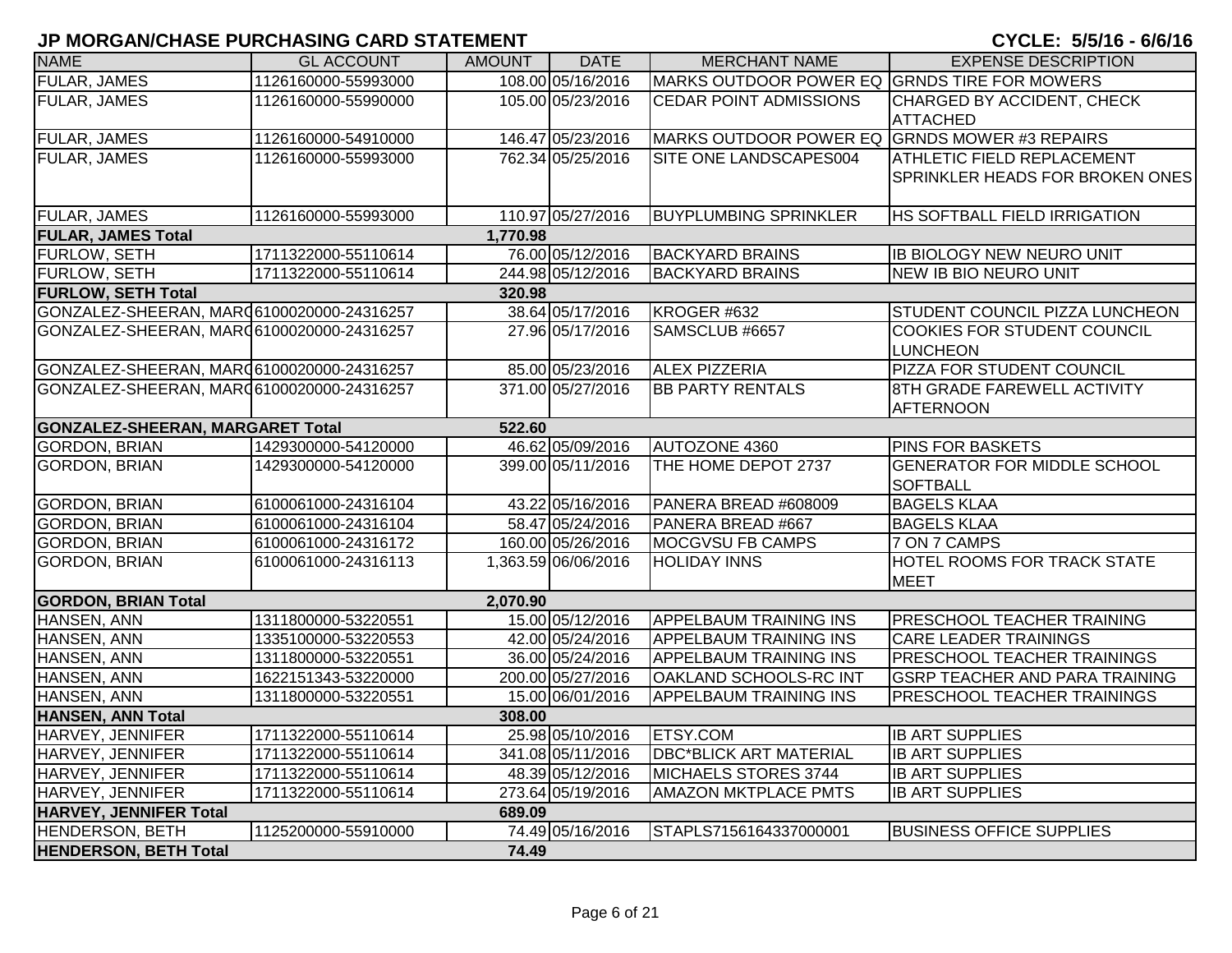| <b>NAME</b>                 | <b>GL ACCOUNT</b>   | <b>AMOUNT</b> | <b>DATE</b>         | <b>MERCHANT NAME</b>          | <b>EXPENSE DESCRIPTION</b>           |
|-----------------------------|---------------------|---------------|---------------------|-------------------------------|--------------------------------------|
| HOLLY, SHEILA               | 1123100000-53220000 |               | 125.00 05/27/2016   | <b>MASB</b>                   | <b>MASB 2016 LEGISLATIVE</b>         |
|                             |                     |               |                     |                               | CONFERENCE, BOBBIE MURPHY, MAY       |
|                             |                     |               |                     |                               | 31, 2016                             |
| <b>HOLLY, SHEILA Total</b>  |                     | 125.00        |                     |                               |                                      |
| <b>HOSKINS, DIANE</b>       | 6100025000-24316301 |               | 29.14 05/05/2016    | KROGER #632                   | <b>STUDENT FOOD</b>                  |
| <b>HOSKINS, DIANE</b>       | 6100025000-24316301 |               | 50.00 05/05/2016    | SQ *TASTE: A COOK'S P         | <b>ESL EVENT COOKING CLASS</b>       |
| <b>HOSKINS, DIANE</b>       | 6100025000-24316301 |               | 125.54 05/10/2016   | <b>RED OLIVE XV</b>           | <b>STUDENT DINNER</b>                |
| <b>HOSKINS, DIANE</b>       | 6100025000-24316301 |               | 111.76 05/11/2016   | <b>RED OLIVE XV</b>           | <b>STUDENT DINNER</b>                |
| HOSKINS, DIANE              | 6100025000-24316301 |               | 244.24 05/11/2016   | SAMSCLUB #6657                | <b>STUDENT SNACKS, ESL PARTY</b>     |
|                             |                     |               |                     |                               | <b>SNACKS</b>                        |
| HOSKINS, DIANE              | 6100025000-24316301 |               | 28.66 05/12/2016    | MEIJER INC #122 Q01           | <b>STUDENT DINNER</b>                |
| <b>HOSKINS, DIANE</b>       | 6100025000-24316301 |               | 100.97 05/13/2016   | <b>COTTAGE INN PIZZA - LI</b> | <b>STUDENT DINNER</b>                |
| <b>HOSKINS, DIANE</b>       | 6100025000-24316301 |               | 66.37 05/17/2016    | JIMMY JOHNS - 1659 - E        | <b>STAFF MEETING</b>                 |
| <b>HOSKINS, DIANE</b>       | 6100025000-24316301 |               | 107.52 05/17/2016   | <b>RED OLIVE XV</b>           | <b>STUDENT DINNER</b>                |
| <b>HOSKINS, DIANE</b>       | 6100025000-24316301 |               | 35.29 05/17/2016    | SAMS CLUB #6657               | <b>STUDENT FOOD</b>                  |
| <b>HOSKINS, DIANE</b>       | 6100025000-24316301 |               | 137.20 05/18/2016   | <b>RED OLIVE XV</b>           | <b>STUDENT DINNER</b>                |
| <b>HOSKINS, DIANE</b>       | 6100025000-24316301 |               | 39.04 05/19/2016    | MEIJER INC #122 Q01           | <b>STUDENT FOOD</b>                  |
| HOSKINS, DIANE              | 1622700361-55110000 |               | 135.00 05/20/2016   | <b>AMAZON MKTPLACE PMTS</b>   | <b>ESL PICNIC END OF YEAR</b>        |
| <b>HOSKINS, DIANE</b>       | 6100025000-24316301 |               | 111.76 05/24/2016   | <b>RED OLIVE XV</b>           | <b>STUDENT DINNER</b>                |
| <b>HOSKINS, DIANE</b>       | 1613100361-55110000 |               | 340.90 05/25/2016   | FOLLETT SCHOOL SOLUTIO        | <b>TEACHER BOOKS</b>                 |
| <b>HOSKINS, DIANE</b>       | 6100025000-24316301 |               | 118.35 05/25/2016   | <b>GUIDOS PIZZA - NOVI</b>    | <b>STUDENT DINNER</b>                |
| <b>HOSKINS, DIANE</b>       | 6100025000-24316301 |               | 200.00 05/27/2016   | <b>GUIDOS PIZZA - NOVI</b>    | <b>ESL END OF YEAR PICNIC</b>        |
| <b>HOSKINS, DIANE</b>       | 6100025000-24316301 |               | 125.54 06/01/2016   | <b>RED OLIVE XV</b>           | <b>STUDENT FOOD</b>                  |
| <b>HOSKINS, DIANE</b>       | 6100025000-24316301 |               | 106.28 06/02/2016   | SAMS CLUB #6657               | <b>STUDENT FOOD</b>                  |
| <b>HOSKINS, DIANE Total</b> |                     | 2,213.56      |                     |                               |                                      |
| <b>HOURIGAN, MARK</b>       | 1111322000-55110723 |               | 169.85 05/16/2016   | <b>GUITAR CENTER #335</b>     | PURCHASE OF GUITAR, BASS, AND        |
|                             |                     |               |                     |                               | PIANO PATCH CORDS FOR JAZZ           |
|                             |                     |               |                     |                               | <b>ENSEMBLE</b>                      |
| <b>HOURIGAN, MARK</b>       | 1111322000-55110723 |               | 56.89 05/17/2016    | J W PEPPER AND SON INC        | <b>PURCHASE OF ADDITION JAZZ</b>     |
|                             |                     |               |                     |                               | CONCEPTION ETUDE BOOKS FOR JAZZ      |
|                             |                     |               |                     |                               | <b>BAND</b>                          |
| <b>HOURIGAN, MARK</b>       | 1111322000-55110723 |               | 412.59 05/17/2016   | J W PEPPER AND SON INC        | PURCHASE OF JAZZ CONCEPTION          |
|                             |                     |               |                     |                               | <b>ETUDE BOOKS FOR JAZZ BAND AND</b> |
|                             |                     |               |                     |                               | "EQUUS" FOR WIND ENSEMBLE            |
| <b>HOURIGAN, MARK</b>       | 1111322000-55110723 |               | 85.00 05/25/2016    | J W PEPPER AND SON INC        | PURCHASE OF "CITYSCAPE" FOR WIND     |
|                             |                     |               |                     |                               | <b>ENSEMBLE</b>                      |
| <b>HOURIGAN, MARK Total</b> |                     | 724.33        |                     |                               |                                      |
| JANTZ, ANGELA               | 6100015000-24316275 |               | 22.48 05/26/2016    | <b>AMAZON MKTPLACE PMTS</b>   | <b>BRACKETS TO HANG THE FLAG</b>     |
| JANTZ, ANGELA               | 6100015000-24316275 |               | 43.69 05/26/2016    | <b>AMAZON MKTPLACE PMTS</b>   | <b>PURCHASED FLAG FOR OUTDOOR</b>    |
|                             |                     |               |                     |                               | <b>FLAG POLE</b>                     |
| JANTZ, ANGELA               | 6100015000-24316275 |               | 1,224.00 06/06/2016 | THE HENRY FORD                | DF SECOND GRADE FIELD TRIP TO        |
|                             |                     |               |                     |                               | <b>GREENFIELD VILLAGE</b>            |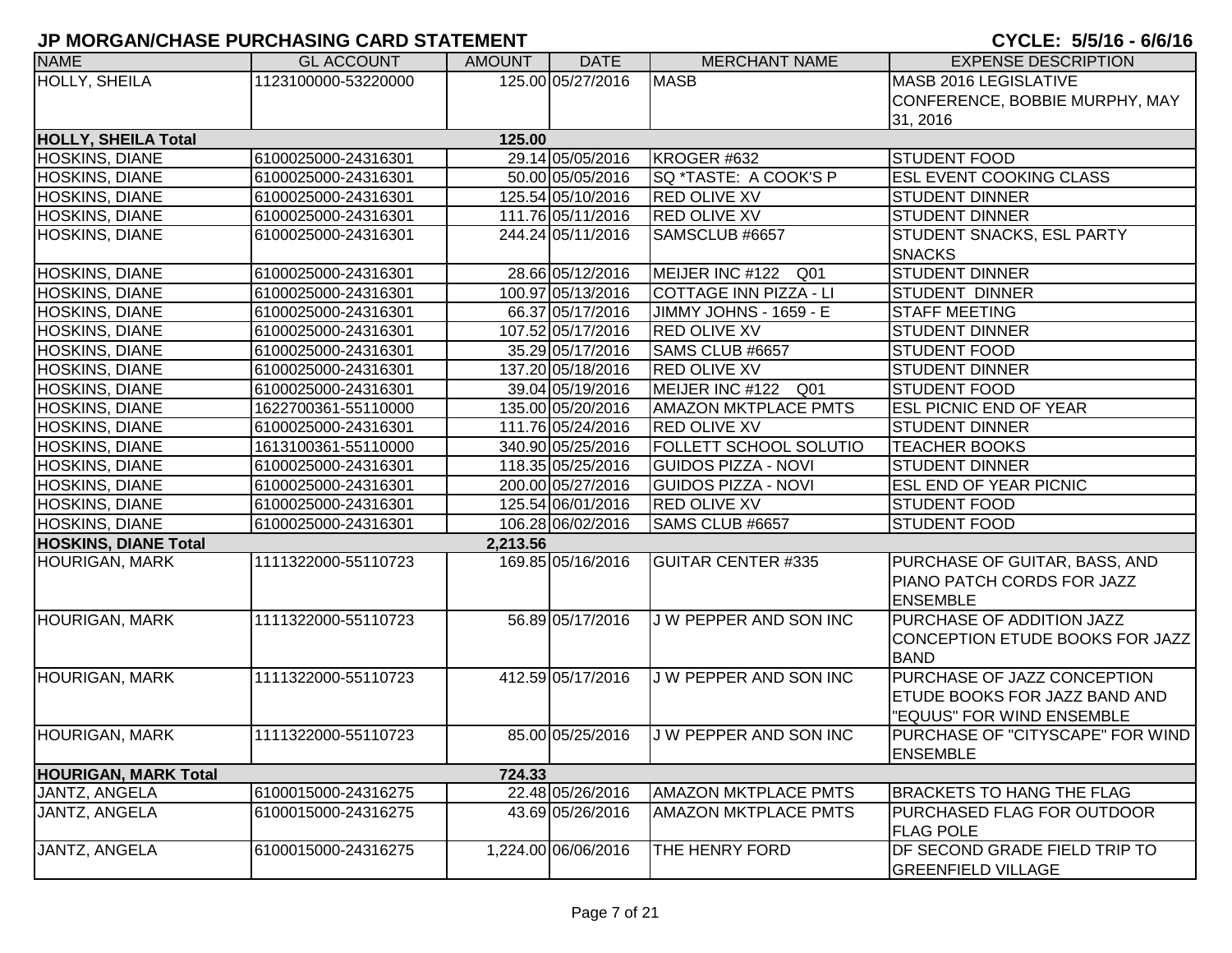## **JP MORGAN/CHASE PURCHASING CARD STATEMENT AND RESIDENT OF A STATEMENT OF A STATEMENT OF A STATEMENT OF A STATEMENT OF A STATEMENT OF A STATEMENT OF A STATEMENT OF A STATEMENT OF A STATEMENT OF A STATEMENT OF A STATEMENT O**

| CYCLE: 5/5/16 - 6/6/16 |  |
|------------------------|--|
|------------------------|--|

| <b>NAME</b>                      | <b>GL ACCOUNT</b>   | <b>AMOUNT</b> | <b>DATE</b>         | <b>MERCHANT NAME</b>          | <b>EXPENSE DESCRIPTION</b>                                                                  |
|----------------------------------|---------------------|---------------|---------------------|-------------------------------|---------------------------------------------------------------------------------------------|
| <b>JANTZ, ANGELA Total</b>       |                     | 1,290.17      |                     |                               |                                                                                             |
| JUOPPERI, JOHN                   | 1126160000-55992000 |               | 115.04 05/06/2016   | <b>LAWSON PRODUCTS</b>        | <b>MTCE STOCK PARTS</b>                                                                     |
| JUOPPERI, JOHN                   | 1126160000-55992000 |               | 13.25 05/11/2016    | THE HOME DEPOT 2737           | <b>HS KITCHEN ROOF REPAIR</b>                                                               |
| JUOPPERI, JOHN                   | 1126160000-55992000 |               | 180.60 05/12/2016   | <b>REDFORD LOCK COMPANY I</b> | <b>INM5 RM 530 CLOSER ARM FRICTION</b>                                                      |
|                                  |                     |               |                     |                               | <b>HOLD</b>                                                                                 |
| <b>JUOPPERI, JOHN</b>            | 1126160000-55992000 |               | 17.88 05/23/2016    | THE HOME DEPOT 2737           | <b>MS RM 330</b>                                                                            |
| <b>JUOPPERI, JOHN</b>            | 1126160000-55992000 |               | 22.25 05/30/2016    | THE HOME DEPOT 2737           | <b>HS ATHLETICS</b>                                                                         |
| <b>JUOPPERI, JOHN Total</b>      |                     | 349.02        |                     |                               |                                                                                             |
| <b>KORTLANDT, PATRICIA</b>       | 1612511762-55110764 |               | 684.54 05/05/2016   | <b>ORIENTAL TRADING CO</b>    | <b>SUMMER SUCCESS MATERIALS</b>                                                             |
| KORTLANDT, PATRICIA              | 1124111000-55910000 |               | 114.63 05/12/2016   | THE UPS STORE 0582            | <b>RETURN OF INCORRECTLY ORDERED</b><br><b>BOOKS</b>                                        |
| KORTLANDT, PATRICIA              | 6100011000-24316280 |               | 1,200.00 05/30/2016 | AMAZON.COM                    | 3 SWIVEL ROBOTIC PLATFORMS FOR<br>VIDEO AND TRIPOD WITH BAG FOR<br><b>PRO PROJECT GRANT</b> |
| KORTLANDT, PATRICIA              | 6100011000-24316275 |               | 8.49 05/30/2016     | AMAZON.COM                    | 3 SWIVEL ROBOTIC PLATFORMS FOR<br>VIDEO AND TRIPOD WITH BAG FOR<br><b>PRO PROJECT GRANT</b> |
| <b>KORTLANDT, PATRICIA</b>       | 6100011000-24316286 |               | 64.77 06/02/2016    | <b>THERAPY SHOPPE</b>         | <b>FIDGETS AND MANIPULATIVES FOR</b><br><b>SELF REGULATING GRANT</b>                        |
| KORTLANDT, PATRICIA              | 6100011000-24316286 |               | 70.50 06/02/2016    | THINK SOCIAL PUBLISHIN        | <b>WORKBOOK AND POSTERS FOR SELF</b><br><b>REGULATING GRANT</b>                             |
| KORTLANDT, PATRICIA              | 6100011000-24316286 |               | 39.95 06/06/2016    | AMAZON.COM                    | <b>WORKBOOK FOR SELF REGULATING</b><br><b>GRANT</b>                                         |
| <b>KORTLANDT, PATRICIA Total</b> |                     | 2,182.88      |                     |                               |                                                                                             |
| LAINE, MARGARET                  | 6100022000-24316105 |               | 690.00 05/06/2016   | OU CE PAYMENTS FLEX RE        | AP BIOLOGY TRAINING FOR NICK RYAN                                                           |
| LAINE, MARGARET                  | 6100022000-24316105 |               | 1,275.00 05/18/2016 | COLLEGEBOARD*PRODUCTS         | AP CAPSTONE SEMINAR COURSE<br><b>TRAINING REGISTRATION</b>                                  |
| LAINE, MARGARET                  | 1711300000-55110614 |               | 103.00 05/23/2016   | SP * IB SOURCE INC.           | <b>IB MATERIALS FOR ATL FALL PD</b>                                                         |
| LAINE, MARGARET                  | 6100022000-24316105 |               | 36.06 05/27/2016    | <b>AMAZON MKTPLACE PMTS</b>   | <b>TEACHING SUPPLIES FOR AP</b><br><b>CAPSTONE SEMINAR CLASS</b>                            |
| <b>LAINE, MARGARET Total</b>     |                     | 2,104.06      |                     |                               |                                                                                             |
| <b>LALONDE, LUCAS</b>            | 1129900000-55990000 |               | 12.03 05/20/2016    | <b>AMAZON MKTPLACE PMTS</b>   | LARGE SCALE CALENDAR FOR 2016-17                                                            |
| LALONDE, LUCAS                   | 1129900000-54910000 |               | 7.49 05/23/2016     | <b>AMAZON MKTPLACE PMTS</b>   | <b>REPLACEMENT CD FOR RENTERS CD</b><br><b>THAT WAS DAMAGED BY OUR GEAR</b>                 |
| <b>LALONDE, LUCAS</b>            | 1129900000-55990000 |               | 89.95 05/23/2016    | <b>AMAZON MKTPLACE PMTS</b>   | LED REPLACEMENT LAMPS FOR<br><b>AUDITORIUM ISLE LIGHTS</b>                                  |
| LALONDE, LUCAS                   | 1129900000-54910000 |               | 26.40 05/23/2016    | <b>PRIMOS PIZZA</b>           | <b>CREW MEAL FOR 5/20 DANCE RENTAL</b>                                                      |
| LALONDE, LUCAS                   | 1129900000-55990000 |               | 9.41 06/02/2016     | <b>AMAZON MKTPLACE PMTS</b>   | <b>FIREWIRE CABLE FOR VIDEO SYSTEM</b>                                                      |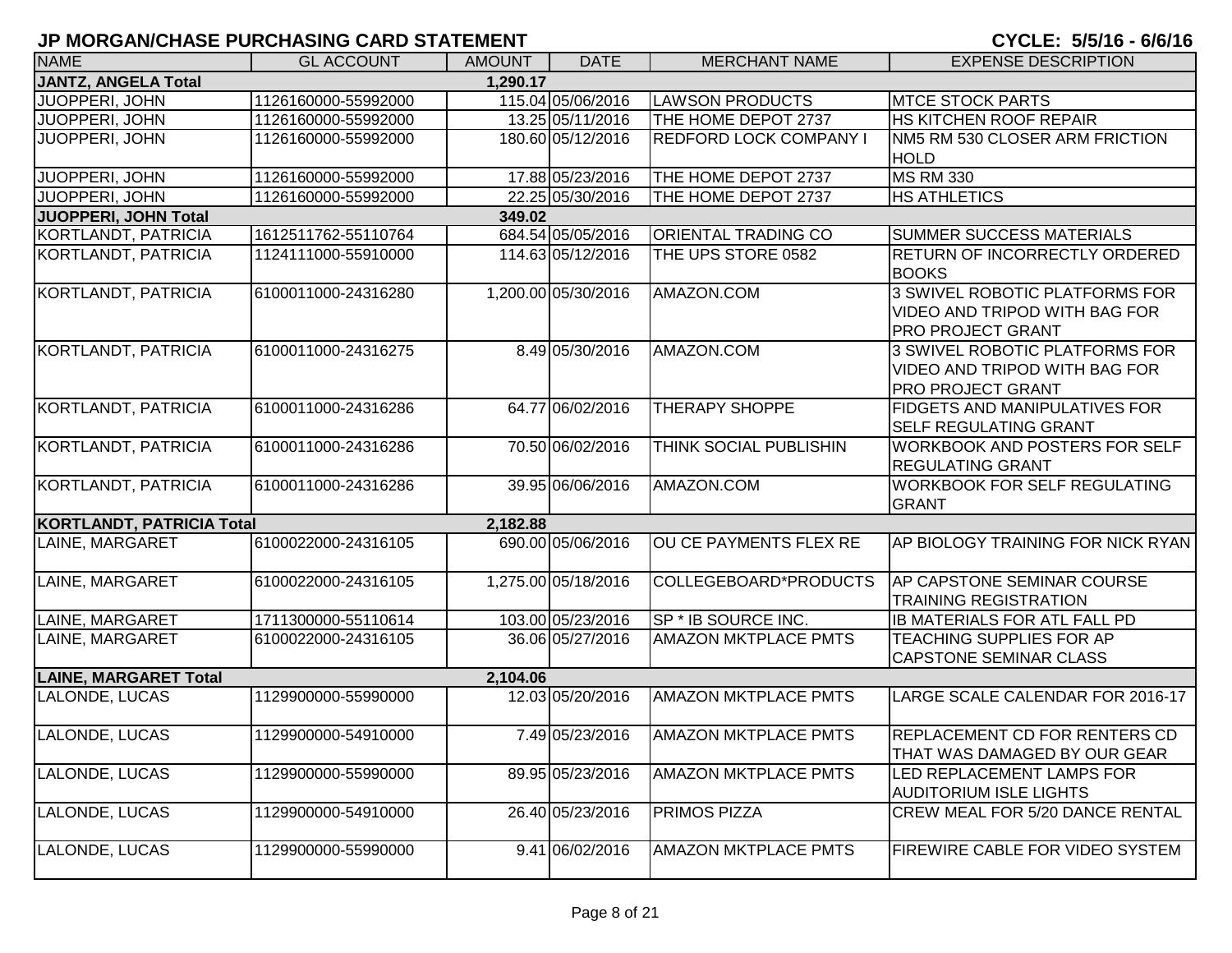| <b>NAME</b>                 | <b>GL ACCOUNT</b>   | <b>AMOUNT</b> | <b>DATE</b>         | <b>MERCHANT NAME</b>          | <b>EXPENSE DESCRIPTION</b>             |
|-----------------------------|---------------------|---------------|---------------------|-------------------------------|----------------------------------------|
| LALONDE, LUCAS              | 1129900000-55990000 |               | 23.96 06/06/2016    | <b>GREAT LAKES ACE HARDWA</b> | SANDING BELTS FOR SCENE SHOP           |
| <b>LALONDE, LUCAS Total</b> |                     | 169.24        |                     |                               |                                        |
| LAMBERT, ELIZABETH          | 1126160000-55710000 |               | 615.11 05/05/2016   | CORRIGAN OIL #2 - BRI         | <b>MTCE FUEL</b>                       |
| LAMBERT, ELIZABETH          | 1126161000-53840000 |               | 303.25 05/05/2016   | <b>REPUBLIC SERVICES TRAS</b> | <b>BOSCO ROLLOFF DUMPSTER</b>          |
| LAMBERT, ELIZABETH          | 1126170000-54910000 |               | 172.46 05/06/2016   | <b>ALLIED INC</b>             | TRANS AIR COMPRESSOR, AIR DRYER        |
|                             |                     |               |                     |                               |                                        |
| LAMBERT, ELIZABETH          | 1126103000-54910000 |               | 195.00 05/06/2016   | <b>NATIONAL TIME</b>          | <b>ITC TAMPERS ATTACHED TO</b>         |
|                             |                     |               |                     |                               | <b>SPRINKLERS</b>                      |
| LAMBERT, ELIZABETH          | 1126113000-54910000 |               | 176.00 05/06/2016   | <b>PROTECTION ONE ALARM</b>   | <b>NW ALARM SERVICE</b>                |
| LAMBERT, ELIZABETH          | 1126160000-55992000 |               | 81.84 05/09/2016    | <b>AERO FILTER INC</b>        | <b>DF FILTERS</b>                      |
| LAMBERT, ELIZABETH          | 1126100000-54910829 |               | 3,093.75 05/09/2016 | <b>ARCH ENVIRONMENTAL GRO</b> | <b>DISTRICT STORM WATER</b>            |
|                             |                     |               |                     |                               | <b>MANAGEMENT</b>                      |
| LAMBERT, ELIZABETH          | 4126122951-54110000 |               | 1,313.45 05/09/2016 | <b>DE-CAL INC</b>             | HS ROOM 104 LEAK                       |
| LAMBERT, ELIZABETH          | 4126122951-54110000 |               | 736.18 05/09/2016   | <b>DE-CAL INC</b>             | HS CHILLER DIAGNOSTIC FOR ALARM        |
| LAMBERT, ELIZABETH          | 1126122000-54910000 |               | 2,263.00 05/09/2016 | <b>DE-CAL INC</b>             | HS AHU-K2, AHU-F2, PUMP P5, ATRIUM     |
|                             |                     |               |                     |                               | INTELLIPAK, WATER LEAK NEAR FIELD      |
|                             |                     |               |                     |                               | <b>HOUSE</b>                           |
| LAMBERT, ELIZABETH          | 1126118000-54910000 |               | 565.94 05/09/2016   | <b>DE-CAL INC</b>             | <b>IMS DOMESTIC HOT WATER BOILER -</b> |
|                             |                     |               |                     |                               | NO COMBUSTION                          |
| LAMBERT, ELIZABETH          | 4126120951-54110000 |               | 1,436.52 05/09/2016 | <b>DE-CAL INC</b>             | <b>IMS AHU-H4 OVERHEATING SPACE</b>    |
| LAMBERT, ELIZABETH          | 4126115951-54110000 |               | 854.00 05/09/2016   | <b>DE-CAL INC</b>             | DF RM 119 HOT WATER VALVE ON VAV       |
|                             |                     |               |                     |                               | <b>BOX</b>                             |
| LAMBERT, ELIZABETH          | 1126103000-54910000 |               | 1,180.60 05/09/2016 | <b>DE-CAL INC</b>             | <b>NM TECH ROOM NO COOLING</b>         |
| LAMBERT, ELIZABETH          | 1126118000-54910000 |               | 462.00 05/09/2016   | <b>DE-CAL INC</b>             | NM5 RM 507 HOT                         |
| LAMBERT, ELIZABETH          | 1126113000-54910000 |               | 364.00 05/09/2016   | <b>DE-CAL INC</b>             | NW BROKEN MAKE UP WATER LINE           |
| LAMBERT, ELIZABETH          | 1126114000-54910000 |               | 364.00 05/09/2016   | <b>DE-CAL INC</b>             | PV ROOM 202 FREEZE STAT ALARM          |
| LAMBERT, ELIZABETH          | 4126114951-54110000 |               | 364.00 05/09/2016   | <b>DE-CAL INC</b>             | PV RM 20 HW VALVE                      |
| LAMBERT, ELIZABETH          | 1126114000-54910000 |               | 1,105.75 05/09/2016 | <b>DE-CAL INC</b>             | PV RM 202 HIGH SPACE TEMP, NO          |
|                             |                     |               |                     |                               | <b>COOLING</b>                         |
| LAMBERT, ELIZABETH          | 1126160000-55730000 |               | 91.60 05/09/2016    | NAPA PARTS M-2                | MTCE RED DUMP #6 ROTOR                 |
| LAMBERT, ELIZABETH          | 1126160000-55730000 |               | 155.92 05/09/2016   | NAPA PARTS M-2                | MTCE RED DUMP #6 BREAKS                |
| LAMBERT, ELIZABETH          | 1126160000-55730000 |               | 217.74 05/09/2016   | <b>NAPA PARTS M-2</b>         | MTCE F350 #11 BREAK PAD, ROTOR         |
| LAMBERT, ELIZABETH          | 1126160000-55730000 |               | -156.40 05/09/2016  | <b>NAPA PARTS M-2</b>         | <b>MTCE CREDIT FOR RETURND BREAK</b>   |
|                             |                     |               |                     |                               | PADS, ROTOR                            |
| LAMBERT, ELIZABETH          | 1126114000-55991000 |               | 571.04 05/09/2016   | <b>NICHOLS</b>                | PV CUSTODIAL SUPPLIES                  |
| LAMBERT, ELIZABETH          | 1126115000-55991000 |               | 418.28 05/09/2016   | <b>NICHOLS</b>                | <b>DF CUSTODIAL SUPPLIES</b>           |
| LAMBERT, ELIZABETH          | 1126160000-55992000 |               | 95.80 05/12/2016    | <b>AIRGASS NORTH</b>          | <b>DISTRICT WELDING</b>                |
| LAMBERT, ELIZABETH          | 1126160000-55992000 |               | 47.73 05/12/2016    | IN *AQUATIC SOURCE, LL        | <b>HS POOL TITRATION REAGENT</b>       |
| LAMBERT, ELIZABETH          | 1126122000-54910000 |               | 140.00 05/12/2016   | IN *AQUATIC SOURCE, LL        | <b>HS POOL MTCE VISIT</b>              |
| LAMBERT, ELIZABETH          | 1126160000-55992000 |               | 28.73 05/12/2016    | IN *AQUATIC SOURCE, LL        | <b>HS POOL REAGENT #4</b>              |
| LAMBERT, ELIZABETH          | 1126160000-55992000 |               | 196.96 05/16/2016   | <b>AERO FILTER INC</b>        | <b>PV FILTERS</b>                      |
| LAMBERT, ELIZABETH          | 1126160000-55992000 |               | 182.35 05/16/2016   | <b>AERO FILTER INC</b>        | <b>HS FILTERS</b>                      |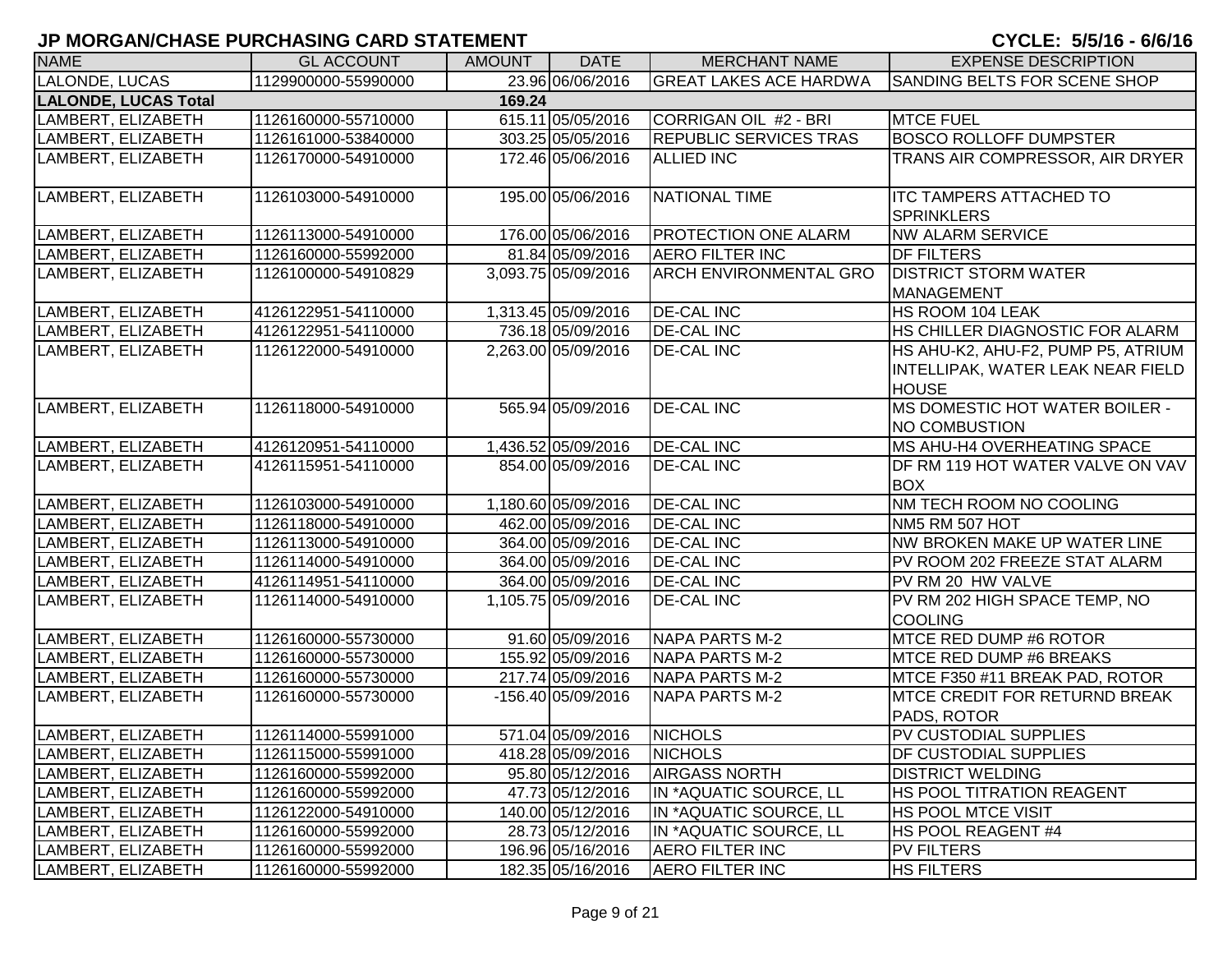| <b>NAME</b>        | <b>GL ACCOUNT</b>   | <b>AMOUNT</b> | <b>DATE</b>         | <b>MERCHANT NAME</b>              | <b>EXPENSE DESCRIPTION</b>             |
|--------------------|---------------------|---------------|---------------------|-----------------------------------|----------------------------------------|
| LAMBERT, ELIZABETH | 1126160000-55710000 |               | 423.15 05/16/2016   | CORRIGAN OIL #2 - BRI             | <b>MTCE FUEL</b>                       |
| LAMBERT, ELIZABETH | 1126160000-55993000 |               | 2,761.00 05/16/2016 | <b>SPORTS TURF MANAGEMENT</b>     | <b>GRNDS DIAMOND PRO RED VITRIFED</b>  |
|                    |                     |               |                     |                                   | <b>CONDITIONER</b>                     |
| LAMBERT, ELIZABETH | 1126160000-55993000 |               | 2,360.00 05/16/2016 | <b>SPORTS TURF MANAGEMENT</b>     | <b>GRNDS DIAMOND PRO RED VITRIFED</b>  |
|                    |                     |               |                     |                                   | <b>CONDITIONER</b>                     |
| LAMBERT, ELIZABETH | 1126118000-54910000 |               | 778.55 05/16/2016   | <b>URBANS PARTITION &amp; REM</b> | NM5 ROOMS 530/534 & ROOM 548           |
|                    |                     |               |                     |                                   | <b>REPAIRS</b>                         |
| LAMBERT, ELIZABETH | 1126160000-55992000 |               | 179.44 05/17/2016   | <b>AERO FILTER, INC</b>           | <b>OH FILTERS</b>                      |
| LAMBERT, ELIZABETH | 1126160000-55992000 |               | 410.00 05/17/2016   | IN *AQUATIC SOURCE, LL            | <b>HS POOL CHLORINE</b>                |
| LAMBERT, ELIZABETH | 1126160000-53430000 |               | 33.99 05/23/2016    | THE UPS STORE 0582                | <b>MTCE LIGHT EXCHANGE TO FERNDALE</b> |
|                    |                     |               |                     |                                   | <b>ELECTRIC</b>                        |
| LAMBERT, ELIZABETH | 1126660000-54934000 |               | 949.25 05/24/2016   | <b>PROTECTION ONE ALARM</b>       | <b>DISTRICT BUILDING SECURITY</b>      |
| LAMBERT, ELIZABETH | 1126660000-54934000 |               | 10.00 05/24/2016    | <b>PROTECTION ONE ALARM</b>       | <b>ESB BUILDING SECURITY</b>           |
| LAMBERT, ELIZABETH | 1126160000-55992000 |               | 130.00 05/25/2016   | ROBERT BROOKE & ASSOCI            | <b>IMS BATHROOM HARDWARE</b>           |
| LAMBERT, ELIZABETH | 1126122000-54910000 |               | 660.00 05/26/2016   | <b>AMERICAN SPRINKLER</b>         | HS IRRIGATION REPAIRS, PART 1          |
| LAMBERT, ELIZABETH | 1126170000-54910000 |               | 429.50 05/26/2016   | ARCH ENVIRONMENTAL GRO            | <b>TRANS UST HAZARDOUS MATERIALS</b>   |
|                    |                     |               |                     |                                   | <b>CONSULTING</b>                      |
| LAMBERT, ELIZABETH | 1126112000-54910000 |               | 1,095.76 05/26/2016 | <b>PROTECTION ONE ALARM</b>       | <b>OH ALARM SERVICE</b>                |
| LAMBERT, ELIZABETH | 4245600063-56420000 |               | 644.00 05/27/2016   | <b>NICHOLS</b>                    | NM5 CARPET SPOTTER                     |
| LAMBERT, ELIZABETH | 4245600063-56420000 |               | 5,182.72 05/27/2016 | <b>NICHOLS</b>                    | <b>VO SCRUBBER</b>                     |
| LAMBERT, ELIZABETH | 4245600063-56420000 |               | 5,826.72 05/27/2016 | <b>NICHOLS</b>                    | <b>PV SCRUBBER</b>                     |
| LAMBERT, ELIZABETH | 4245600063-56420000 |               | 5,182.72 05/27/2016 | <b>NICHOLS</b>                    | <b>DF SCRUBBER</b>                     |
| LAMBERT, ELIZABETH | 4245600063-56420000 |               | 6,133.33 05/27/2016 | <b>NICHOLS</b>                    | NM5 ORBITAL SCRUBBER                   |
| LAMBERT, ELIZABETH | 1126111000-54910000 |               | 28.00 06/02/2016    | <b>ERADICO SERVICES</b>           | <b>VO PEST MANAGEMENT</b>              |
| LAMBERT, ELIZABETH | 1126122000-54910000 |               | 33.00 06/02/2016    | <b>ERADICO SERVICES</b>           | HS PEST MANAGEMENT                     |
| LAMBERT, ELIZABETH | 1126113000-54910000 |               | 28.00 06/02/2016    | <b>ERADICO SERVICES</b>           | <b>INW PEST MANAGEMENT</b>             |
| LAMBERT, ELIZABETH | 1126118000-54910000 |               | 28.00 06/02/2016    | <b>ERADICO SERVICES</b>           | <b>NM6 PEST MANAGEMENT</b>             |
| LAMBERT, ELIZABETH | 1126101000-54910000 |               | 43.00 06/02/2016    | <b>ERADICO SERVICES</b>           | <b>ESB PEST MANAGEMENT</b>             |
| LAMBERT, ELIZABETH | 1126103000-54910000 |               | 28.00 06/02/2016    | <b>ERADICO SERVICES</b>           | <b>ITC PEST MANAGEMENT</b>             |
| LAMBERT, ELIZABETH | 1126118000-54910000 |               | 28.00 06/02/2016    | <b>ERADICO SERVICES</b>           | <b>NM5 PEST MANAGEMENT</b>             |
| LAMBERT, ELIZABETH | 1126105000-54910000 |               | 31.00 06/02/2016    | <b>ERADICO SERVICES</b>           | <b>PS PEST MANAGEMENT</b>              |
| LAMBERT, ELIZABETH | 1126115000-54910000 |               | 28.00 06/02/2016    | <b>ERADICO SERVICES</b>           | <b>DF PEST MANAGEMENT</b>              |
| LAMBERT, ELIZABETH | 1126112000-54910000 |               | 28.00 06/02/2016    | <b>ERADICO SERVICES</b>           | <b>OH PEST MANAGEMENT</b>              |
| LAMBERT, ELIZABETH | 1126114000-54910000 |               | 28.00 06/02/2016    | <b>ERADICO SERVICES</b>           | PV PEST MANAGEMENT                     |
| LAMBERT, ELIZABETH | 1126120000-54910000 |               | 37.00 06/02/2016    | <b>ERADICO SERVICES</b>           | <b>MS PEST MANAGEMENT</b>              |
| LAMBERT, ELIZABETH | 1126122000-54910000 |               | 1,894.50 06/02/2016 | <b>FIRE SYSTEMS OF MICHIG</b>     | <b>HS CONCESSION FIRE SUPPRESSION</b>  |
|                    |                     |               |                     |                                   | <b>SYSTEM</b>                          |
| LAMBERT, ELIZABETH | 1126122000-54910000 |               | 2,423.00 06/02/2016 | <b>FIRE SYSTEMS OF MICHIG</b>     | <b>HS FIRE SUPPRESSION SYSTEM</b>      |
| LAMBERT, ELIZABETH | 1126118000-54910000 |               | 527.50 06/02/2016   | <b>FIRE SYSTEMS OF MICHIG</b>     | NM5 FIRE SUPPRESSION SYSTEM            |
| LAMBERT, ELIZABETH | 1126160000-55992000 |               | 192.02 06/02/2016   | IN *AQUATIC SOURCE, LL            | HS POOL SODIUM THIOSULFATE -           |
|                    |                     |               |                     |                                   | <b>ANHYDROUS</b>                       |
| LAMBERT, ELIZABETH | 1126122000-54910000 |               | 140.00 06/02/2016   | IN *AQUATIC SOURCE, LL            | <b>HS POOL MTCE VISIT</b>              |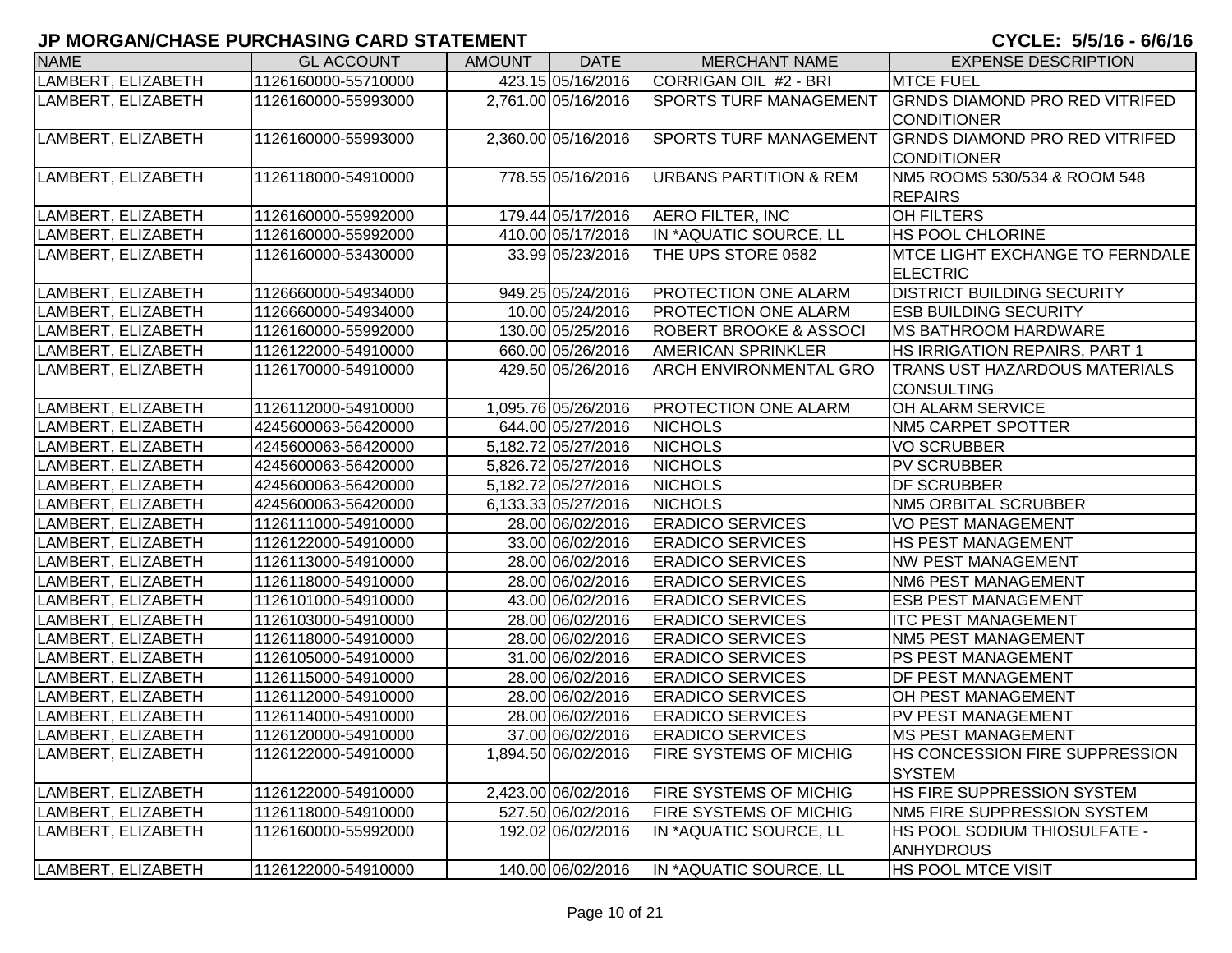| <b>NAME</b>                     | <b>GL ACCOUNT</b>   | AMOUNT    | <b>DATE</b>         | <b>MERCHANT NAME</b>          | <b>EXPENSE DESCRIPTION</b>          |
|---------------------------------|---------------------|-----------|---------------------|-------------------------------|-------------------------------------|
| LAMBERT, ELIZABETH              | 1126161000-53840000 |           | 3,189.40 06/02/2016 | <b>WASTE MGMT WM EZPAY</b>    | <b>DISTRICT WASTE REMOVAL</b>       |
| LAMBERT, ELIZABETH              | 2326161000-53840000 |           | 1,063.14 06/02/2016 | <b>WASTE MGMT WM EZPAY</b>    | <b>DISTRICT WASTE REMOVAL - REC</b> |
|                                 |                     |           |                     |                               | <b>MILLAGE</b>                      |
| LAMBERT, ELIZABETH              | 1126160000-54910000 |           | 100.00 06/03/2016   | <b>ARC - MI MADISON HGTS</b>  | <b>MTCE SKYSITE USER FEE</b>        |
| LAMBERT, ELIZABETH              | 1126160000-55710000 |           | 675.10 06/03/2016   | CORRIGAN OIL #2 - BRI         | <b>MTCE FUEL</b>                    |
| LAMBERT, ELIZABETH              | 1126101000-54910000 |           | 154.00 06/03/2016   | <b>DETROIT ELEVATOR COMPA</b> | <b>ESB ELEVATOR MAINTENANCE</b>     |
| LAMBERT, ELIZABETH              | 1126118000-54910000 |           | 1,685.00 06/03/2016 | IN *ALL CITY ROOTER           | NM VACTOR TRUCK, COURTYARD &        |
|                                 |                     |           |                     |                               | <b>PARKING LOT</b>                  |
| LAMBERT, ELIZABETH              | 1126160000-55992000 |           | 268.02 06/03/2016   | <b>LEONARDS SYSRUPS</b>       | HS POOL CO2                         |
| LAMBERT, ELIZABETH              | 1126120000-55991000 |           | 180.41 06/06/2016   | <b>NICHOLS</b>                | HS SQUEEGEE BLADE KIT               |
| LAMBERT, ELIZABETH              | 1126113000-55991000 |           | 994.52 06/06/2016   | <b>NICHOLS</b>                | <b>NW CUSTODIAL SUPPLIES</b>        |
| LAMBERT, ELIZABETH              | 1126114000-55991000 |           | 228.25 06/06/2016   | <b>NICHOLS</b>                | PV CUSTODIAL SUPPLIES               |
| LAMBERT, ELIZABETH              | 1126118000-55991000 |           | 464.70 06/06/2016   | <b>NICHOLS</b>                | <b>NM6 CUSTODIAL SUPPLIES</b>       |
| LAMBERT, ELIZABETH              | 1126111000-55991000 |           | 450.11 06/06/2016   | <b>NICHOLS</b>                | <b>VO CUSTODIAL SUPPLIES</b>        |
| LAMBERT, ELIZABETH              | 1126112000-55991000 |           | 356.70 06/06/2016   | <b>NICHOLS</b>                | OH CUSTODIAL SUPPLIES               |
| LAMBERT, ELIZABETH              | 1126122000-55991000 |           | 4,948.71 06/06/2016 | <b>NICHOLS</b>                | HS CUSTODIAL SUPPLIES               |
| LAMBERT, ELIZABETH              | 1126160000-55991000 |           | 145.40 06/06/2016   | <b>NICHOLS</b>                | MTCE CUSTODIAL SUPPLIES             |
| LAMBERT, ELIZABETH              | 1126118000-55991000 |           | 862.12 06/06/2016   | <b>NICHOLS</b>                | <b>NM5 CUSTODIAL SUPPLIES</b>       |
| LAMBERT, ELIZABETH              | 1126120000-55991000 |           | 1,105.26 06/06/2016 | <b>NICHOLS</b>                | <b>MS CUSTODIAL SUPPLIES</b>        |
| LAMBERT, ELIZABETH              | 1126115000-55991000 |           | 277.92 06/06/2016   | <b>NICHOLS</b>                | DF CUSTODIAL SUPPLIES               |
| <b>LAMBERT, ELIZABETH Total</b> |                     | 73,520.51 |                     |                               |                                     |
| LANEY, CHRISTOPHER              | 6100020000-24316247 |           | 237.06 05/20/2016   | <b>INDUSTRIAL ARTS SUPPLY</b> | <b>CLASS SUPPLIES FOR PROJECTS</b>  |
| <b>LANEY, CHRISTOPHER Total</b> |                     | 237.06    |                     |                               |                                     |
| <b>LASH, NANCY</b>              | 1111114000-55110708 |           | 8.24 05/06/2016     | STAPLS7153586063000001        | <b>CLASSROOM SUPPLY</b>             |
| <b>LASH, NANCY</b>              | 1111114000-55110708 |           | 42.49 05/12/2016    | STAPLS7154753393000002        | <b>BADGES FOR OFFICE</b>            |
| <b>LASH, NANCY Total</b>        |                     | 50.73     |                     |                               |                                     |
| LUSSENDEN, ASHLEY               | 1311800000-55110551 |           | 18.96 05/06/2016    | MEIJER INC #122<br>Q01        | <b>TEACHER SUPPLIES</b>             |
| <b>LUSSENDEN, ASHLEY Total</b>  |                     | 18.96     |                     |                               |                                     |
| MARRA, KELLY                    | 1611851343-55110000 |           | 43.15 05/16/2016    | MICHAELS STORES 3744          | <b>SUPPLIES</b>                     |
| <b>MARRA, KELLY Total</b>       |                     | 43.15     |                     |                               |                                     |
| <b>MATSON, MELISSA</b>          | 1722100000-53220611 |           | 240.00 05/06/2016   | OAKLAND SCHOOLS-RC INT        | REGISTRATION FOR 6/20/16            |
|                                 |                     |           |                     |                               | ILLUMINATE TRAIN THE TRAINER        |
|                                 |                     |           |                     |                               | <b>WORKSHOP (12 ATTENDEES)</b>      |
| <b>MATSON, MELISSA</b>          | 1722100000-53220611 |           | $-15.00$ 05/09/2016 | OAKLAND SCHOOLS-RC INT        | OAKLAND SCHOOLS COURSE              |
|                                 |                     |           |                     |                               | <b>REGISTRATION REFUND</b>          |
| <b>MATSON, MELISSA</b>          | 1722100000-53220611 |           | 160.00 05/09/2016   | OAKLAND SCHOOLS-RC INT        | OAKLAND SCHOOLS REGISTRATION        |
|                                 |                     |           |                     |                               | FOR 6TH GRADE NETWORK SERIES:       |
|                                 |                     |           |                     |                               | GOING GLOBAL (4 ATTENDEES)          |
| <b>MATSON, MELISSA</b>          | 1722100000-53220611 |           | 15.00 05/09/2016    | OAKLAND SCHOOLS-RC INT        | OAKLAND SCHOOLS COURSE              |
|                                 |                     |           |                     |                               | <b>REGISTRATION</b>                 |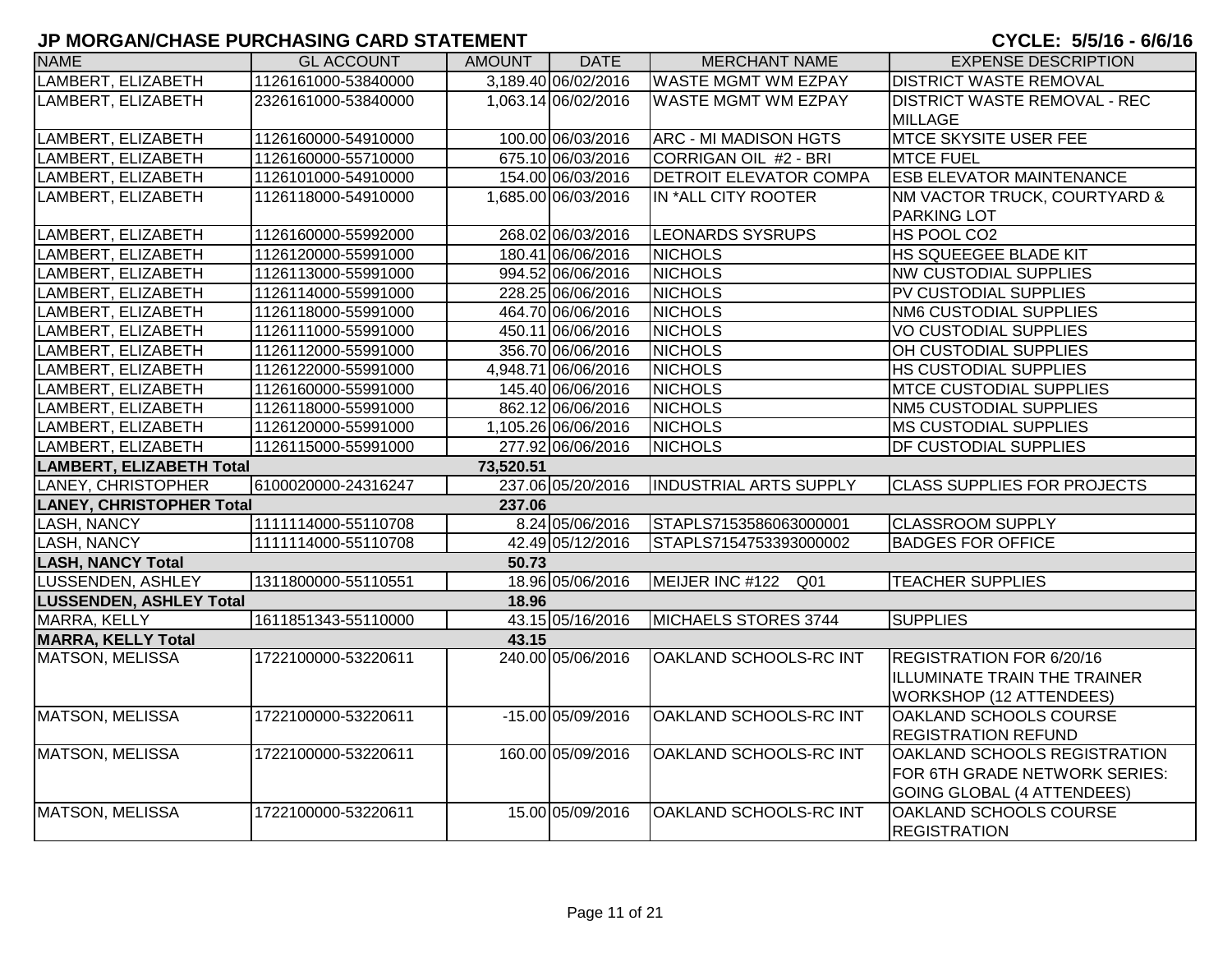| <b>NAME</b>            | <b>GL ACCOUNT</b>   | <b>AMOUNT</b> | <b>DATE</b>       | <b>MERCHANT NAME</b>                         | <b>EXPENSE DESCRIPTION</b>                                                                  |
|------------------------|---------------------|---------------|-------------------|----------------------------------------------|---------------------------------------------------------------------------------------------|
| <b>MATSON, MELISSA</b> | 1722100000-55990630 |               | 127.05 05/10/2016 | REI*GREENWOODHEINEMANN PURCHASE OF BOOKS FOR | <b>INSTRUCTIONAL COACHES OFFICE (AS</b><br>PER D. STOTLER)                                  |
| <b>MATSON, MELISSA</b> | 1722100000-53220611 |               | 20.00 05/11/2016  | OAKLAND SCHOOLS-RC INT                       | OAKLAND SCHOOLS REGISTRATION -<br>S. SCHRINER FOR ILLUMINATE TRAIN<br><b>THE TRAINER</b>    |
| <b>MATSON, MELISSA</b> | 1722100000-53220611 |               | 120.00 05/11/2016 | OAKLAND SCHOOLS-RC INT                       | OAKLAND SCHOOLS REGISTRATION<br>FOR MIDDLE SCHOOL CONTENT<br><b>INSTITUTE (3 ATTENDEES)</b> |
| <b>MATSON, MELISSA</b> | 1722100000-55990630 |               | 9.58 05/12/2016   | <b>AMAZON MKTPLACE PMTS</b>                  | <b>PURCHASE OF BOOKS FOR SUMMER</b><br>SHOULDER SERIES COURSE - D.<br><b>STOTLER</b>        |
| <b>MATSON, MELISSA</b> | 1722100000-55990630 |               | 10.34 05/12/2016  | <b>AMAZON MKTPLACE PMTS</b>                  | <b>PURCHASE OF BOOKS FOR SUMMER</b><br>SHOULDER SERIES COURSE - D.<br><b>STOTLER</b>        |
| <b>MATSON, MELISSA</b> | 1722100000-55990630 |               | 9.93 05/12/2016   | <b>AMAZON MKTPLACE PMTS</b>                  | <b>PURCHASE OF BOOKS FOR SUMMER</b><br>SHOULDER SERIES COURSE - D.<br><b>STOTLER</b>        |
| <b>MATSON, MELISSA</b> | 1722100000-55990630 |               | 23.16 05/13/2016  | <b>AMAZON MKTPLACE PMTS</b>                  | PURCHASE OF BOOKS FOR SUMMER<br>SHOULDER SERIES COURSE - D.<br><b>STOTLER</b>               |
| <b>MATSON, MELISSA</b> | 1722100000-55990630 |               | 23.94 05/13/2016  | <b>AMAZON MKTPLACE PMTS</b>                  | PURCHASE OF BOOKS FOR SUMMER<br>SHOULDER SERIES COURSE - D.<br><b>STOTLER</b>               |
| MATSON, MELISSA        | 1722100000-55990630 |               | 4.49 05/13/2016   | <b>AMAZON MKTPLACE PMTS</b>                  | PURCHASE OF BOOKS FOR SUMMER<br>SHOULDER SERIES COURSE - D.<br><b>STOTLER</b>               |
| <b>MATSON, MELISSA</b> | 1722100000-55990630 |               | 19.99 05/13/2016  | <b>AMAZON MKTPLACE PMTS</b>                  | PURCHASE OF BOOKS FOR SUMMER<br>SHOULDER SERIES COURSE - D.<br><b>ISTOTLER</b>              |
| <b>MATSON, MELISSA</b> | 1722100000-55990630 |               | 7.98 05/13/2016   | <b>AMAZON MKTPLACE PMTS</b>                  | <b>PURCHASE OF BOOKS FOR SUMMER</b><br>SHOULDER SERIES COURSE - D.<br><b>STOTLER</b>        |
| <b>MATSON, MELISSA</b> | 1722100000-55990630 |               | 7.36 05/13/2016   | <b>AMAZON MKTPLACE PMTS</b>                  | PURCHASE OF BOOKS FOR SUMMER<br>SHOULDER SERIES COURSE - D.<br><b>STOTLER</b>               |
| <b>MATSON, MELISSA</b> | 1722100000-55990630 |               | 9.98 05/13/2016   | <b>AMAZON MKTPLACE PMTS</b>                  | PURCHASE OF BOOKS FOR SUMMER<br>SHOULDER SERIES COURSE - D.<br><b>STOTLER</b>               |
| <b>MATSON, MELISSA</b> | 1722100000-55990630 |               | 4.14 05/13/2016   | <b>AMAZON MKTPLACE PMTS</b>                  | <b>PURCHASE OF BOOKS FOR SUMMER</b><br>SHOULDER SERIES COURSE - D.<br><b>STOTLER</b>        |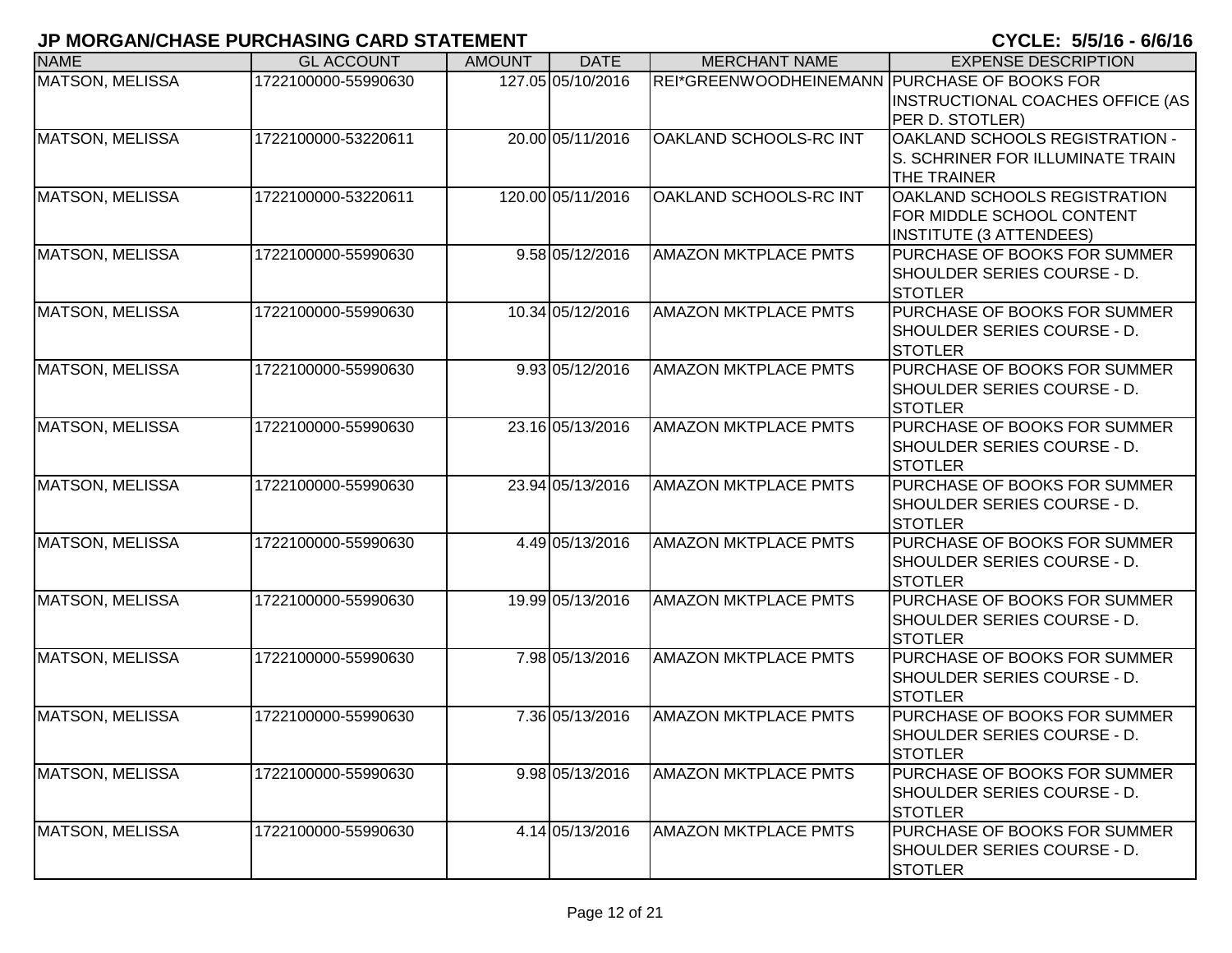| <b>NAME</b>            | <b>GL ACCOUNT</b>   | <b>AMOUNT</b> | <b>DATE</b>         | <b>MERCHANT NAME</b>         | <b>EXPENSE DESCRIPTION</b>                                                                                                     |
|------------------------|---------------------|---------------|---------------------|------------------------------|--------------------------------------------------------------------------------------------------------------------------------|
| <b>MATSON, MELISSA</b> | 1722100000-55990630 |               | 67.96 05/13/2016    | <b>AMAZON MKTPLACE PMTS</b>  | PURCHASE OF BOOKS FOR SUMMER<br>SHOULDER SERIES COURSE - D.<br><b>STOTLER</b>                                                  |
| MATSON, MELISSA        | 1722100000-55990630 |               | 4.49 05/13/2016     | <b>AMAZON MKTPLACE PMTS</b>  | PURCHASE OF BOOKS FOR SUMMER<br>SHOULDER SERIES COURSE - D.<br><b>STOTLER</b>                                                  |
| MATSON, MELISSA        | 1722100000-55990630 |               | 7.35 05/16/2016     | <b>AMAZON MKTPLACE PMTS</b>  | PURCHASE OF BOOKS FOR SUMMER<br>SHOULDER SERIES COURSE - D.<br><b>STOTLER</b>                                                  |
| <b>MATSON, MELISSA</b> | 1722100000-55990630 |               | 28.31 05/16/2016    | <b>AMAZON MKTPLACE PMTS</b>  | PURCHASE OF BOOKS FOR SUMMER<br>SHOULDER SERIES COURSE - D.<br><b>STOTLER</b>                                                  |
| MATSON, MELISSA        | 1722100000-55990630 |               | 10.48 05/16/2016    | <b>AMAZON MKTPLACE PMTS</b>  | PURCHASE OF BOOKS FOR SUMMER<br>SHOULDER SERIES COURSE - D.<br><b>STOTLER</b>                                                  |
| <b>MATSON, MELISSA</b> | 1722100000-57910611 |               | 97.45 05/16/2016    | JETS PIZZA - MI 46           | PIZZA FOR PLAYWORKS HIGH SCHOOL<br><b>TRAINING</b>                                                                             |
| <b>MATSON, MELISSA</b> | 1722100000-53220611 |               | 4,050.00 05/20/2016 | HARVARD EVENT MANAGEME       | <b>REGISTRATION FOR S. SCHRINER -</b><br>HARVARD GRADUATE SCHOOL OF<br>EDUCATION - IMPROVING SCHOOLS:<br>THE ART OF LEADERSHIP |
| <b>MATSON, MELISSA</b> | 1722100000-55990630 |               | 36.30 05/20/2016    |                              | REI*GREENWOODHEINEMANN BOOK PURCHASE FOR D. STOTLER                                                                            |
| <b>MATSON, MELISSA</b> | 1722100000-55990630 |               | 21.14 05/23/2016    | <b>AMAZON MKTPLACE PMTS</b>  | <b>BOOK PURCHASE FOR SUMMER</b><br>SHOULDER SERIES SUPPLIES - D.<br><b>STOTLER</b>                                             |
| <b>MATSON, MELISSA</b> | 1711220000-55110611 |               | 1,024.07 05/23/2016 | FOLLETT SCHOOL SOLUTIO       | PURCHASE OF BAR CODE LABELS - D.<br><b>STOTLER</b>                                                                             |
| <b>MATSON, MELISSA</b> | 1722100000-53220611 |               | 214.02 05/26/2016   | <b>SOUTHWEST AIRLINES</b>    | AIRLINE TRAVEL FOR RJ WEBBER -<br><b>ISTE CONFERENCE</b>                                                                       |
| MATSON, MELISSA        | 6100014000-24316501 |               | 82.00 05/30/2016    | AMAZON.COM                   | PURCHASE OF CULTURES OF<br>THINKING BOOKS - PARKVIEW PTO<br><b>ACCOUNT</b>                                                     |
| MATSON, MELISSA        | 6100014000-24316275 |               | 400.00 05/30/2016   | AMAZON.COM                   | <b>CREATIING CULTURES OF THINKING</b><br><b>BOOKS - PARKVIEW STUDENT</b><br><b>ACTIVITY ACCOUNT</b>                            |
| MATSON, MELISSA        | 6100014000-24316501 |               | 215.00 05/30/2016   | AMAZON.COM                   | <b>CREATING CULTURES OF THINKING</b><br><b>BOOKS - PARKVIEW PTO ACCOUNT</b>                                                    |
| MATSON, MELISSA        | 1722100000-55990630 |               | 365.94 06/01/2016   | <b>AWL*PEARSON EDUCATION</b> | PURCHASE OF SIOP BOOKS FOR A.<br><b>SMITH</b>                                                                                  |
| MATSON, MELISSA        | 1722100000-57910611 |               | 110.00 06/02/2016   | <b>NOVI COFFEE &amp; TEA</b> | PURCHASE OF GIFT CARDS FOR PTO<br><b>INTERSCHOOL COUNCIL</b><br><b>APPRECIATION</b>                                            |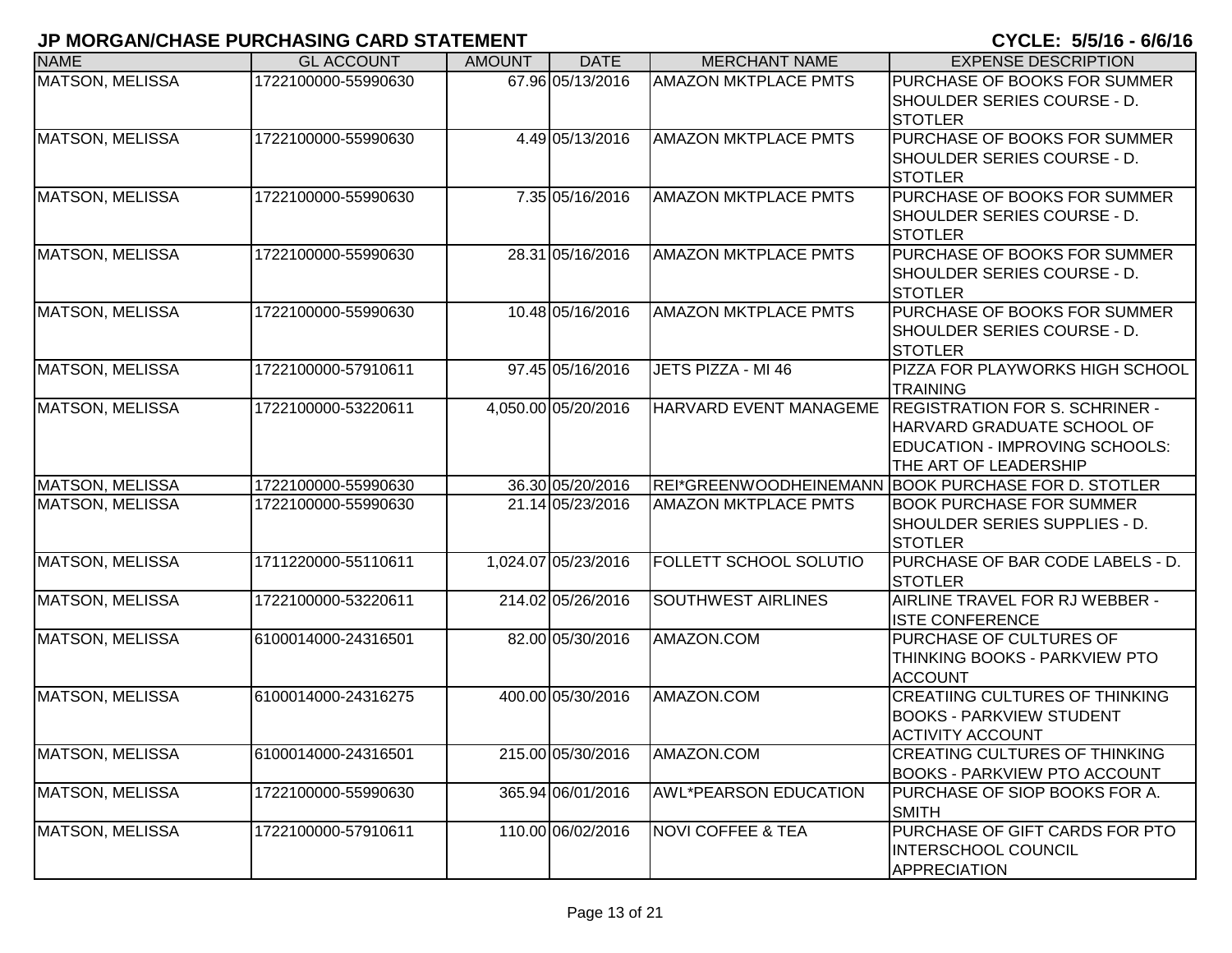| <b>NAME</b>                     | <b>GL ACCOUNT</b>   | <b>AMOUNT</b> | <b>DATE</b>         | <b>MERCHANT NAME</b>                   | <b>EXPENSE DESCRIPTION</b>            |
|---------------------------------|---------------------|---------------|---------------------|----------------------------------------|---------------------------------------|
| <b>MATSON, MELISSA</b>          | 1711118000-55110611 |               | 36.36 06/06/2016    | AMAZON.COM                             | PURCHASE OF MAKE SPACE BOOK -         |
|                                 |                     |               |                     |                                        | <b>CURIOSITY CHEST (RJ WEBBER)</b>    |
| MATSON, MELISSA                 | 1722100000-53220611 |               | 35.00 06/06/2016    | <b>MACOMB INTRMDT SCH DIS</b>          | <b>REGISTRATION FOR BRAD WILSON -</b> |
|                                 |                     |               |                     |                                        | <b>GALILEO SUMMER CONFERENCE</b>      |
| <b>MATSON, MELISSA Total</b>    |                     | 7,603.81      |                     |                                        |                                       |
| MCDOUGALL, BARBARA              | 1125200000-57912000 |               | 44.75 05/05/2016    | <b>XOCHIMILCO RESTAURANT</b>           | FRAUD                                 |
| MCDOUGALL, BARBARA              | 1125200000-57912000 |               | 95.38 05/06/2016    | MR ALANS A12                           | <b>FRAUD</b>                          |
| MCDOUGALL, BARBARA              | 1125200000-57912000 |               | 9.37 05/09/2016     | SUNOCO 0838185700 QPS                  | <b>FRAUD</b>                          |
| MCDOUGALL, BARBARA              | 1125200000-57912000 |               | -95.38 05/12/2016   | MR ALANS A12                           | <b>FRAUD CREDIT</b>                   |
| MCDOUGALL, BARBARA              | 1125200000-57912000 |               | $-9.37 05/12/2016$  | SUNOCO 0838185700 QPS                  | <b>FRAUD CREDIT</b>                   |
| MCDOUGALL, BARBARA              | 1125200000-57912000 |               | -44.75 05/12/2016   | <b>XOCHIMILCO FRAUD CREDIT</b>         | <b>FRAUD CREDIT</b>                   |
| MCDOUGALL, BARBARA              | 1125200000-57912000 |               | -12.66 05/12/2016   | <b>TACO BELL FRAUD CREDIT</b>          | <b>FRAUD CREDIT</b>                   |
| MCDOUGALL, BARBARA              | 1125200000-57912000 |               | $-10.87$ 05/12/2016 | <b>TACO BELL FRAUD CREDIT</b>          | <b>FRAUD CREDIT</b>                   |
| MCDOUGALL, BARBARA              | 1125200000-57912000 |               | -290.00 05/12/2016  | MOCWSU BSKTBL FRAUD CREIFRAUD CREDIT   |                                       |
| MCDOUGALL, BARBARA              | 1125200000-57912000 |               | -34.97 05/12/2016   | <b>MEIJER FRAUD CREDIT</b>             | <b>FRAUD CREDIT</b>                   |
| MCDOUGALL, BARBARA              | 1125200000-57912000 |               | -12.37 05/12/2016   | <b>OMEGA GRILL FRAUD CREDIT</b>        | <b>TFRAUD CREDIT</b>                  |
| MCDOUGALL, BARBARA              | 1125200000-57912000 |               | -20.00 05/12/2016   | <b>METRO GAS FRAUD CREDIT</b>          | <b>FRAUD CREDIT</b>                   |
| MCDOUGALL, BARBARA              | 1125200000-57912000 |               | -26.47 05/12/2016   | <b>MEIJER FRAUD CREDIT</b>             | <b>FRAUD CREDIT</b>                   |
| MCDOUGALL, BARBARA              | 1125200000-57912000 |               | -17.56 05/12/2016   | <b>KFC FRAUD CREDIT</b>                | <b>FRAUD CREDIT</b>                   |
| MCDOUGALL, BARBARA              | 1125200000-57912000 |               | $-7.42$ 05/12/2016  | <b>MCDONALD'S FRAUD CREDIT</b>         | <b>FRAUD CREDIT</b>                   |
| MCDOUGALL, BARBARA              | 1125200000-57912000 |               | -16.96 05/12/2016   | LITTLE CAESARS FRAUD CRED FRAUD CREDIT |                                       |
| MCDOUGALL, BARBARA              | 1125200000-57912000 |               | $-16.93 05/12/2016$ | <b>MCDONALD'S FRAUD CREDIT</b>         | <b>FRAUD CREDIT</b>                   |
| MCDOUGALL, BARBARA              | 1125200000-57912000 |               | -15.56 05/12/2016   | <b>IMCDONALD'S FRAUD CREDIT</b>        | <b>FRAUD CREDIT</b>                   |
| MCDOUGALL, BARBARA              | 1125200000-57912000 |               | -55.10 05/12/2016   | <b>MEIJER FRAUD CREDIT</b>             | <b>FRAUD CREDIT</b>                   |
| MCDOUGALL, BARBARA              | 1125200000-57912000 |               | -34.45 05/12/2016   | <b>GO SY THAI FRAUD CREDIT</b>         | <b>FRAUD CREDIT</b>                   |
| MCDOUGALL, BARBARA              | 1125200000-57912000 |               | -47.70 05/12/2016   | <b>MEIJER FRAUD CREDIT</b>             | <b>FRAUD CREDIT</b>                   |
| MCDOUGALL, BARBARA              | 1125200000-57912000 |               | -63.59 05/12/2016   | <b>MEIJER FRAUD CREDIT</b>             | <b>FRAUD CREDIT</b>                   |
| MCDOUGALL, BARBARA              | 1125200000-57912000 |               | -63.59 05/12/2016   | <b>MEIJER FRAUD CREDIT</b>             | <b>FRAUD CREDIT</b>                   |
| MCDOUGALL, BARBARA              | 1125200000-57912000 |               | -82.66 05/12/2016   | <b>MEIJER FRAUD CREDIT</b>             | <b>FRAUD CREDIT</b>                   |
| MCDOUGALL, BARBARA              | 1125200000-57912000 |               | -349.79 05/12/2016  | <b>BEST BUY FRAUD CREDIT</b>           | <b>FRAUD CREDIT</b>                   |
| MCDOUGALL, BARBARA              | 6100061000-24316110 |               | 572.25 06/06/2016   | <b>HAMPTON INN HOTELS</b>              | TENNIS - STATE FINALS                 |
| MCDOUGALL, BARBARA              | 6100061000-24316104 |               | 44.72 06/06/2016    | JETS PIZZA - MI 46                     | <b>ATHLETIC OFFICE LUNCH</b>          |
| MCDOUGALL, BARBARA              | 6100061000-24316149 |               | 345.00 06/06/2016   | MEADOWBROOK ART CENTER BOYS' TRACK     |                                       |
| <b>MCDOUGALL, BARBARA Total</b> |                     | $-216.68$     |                     |                                        |                                       |
| MCKAIG, HEATHER                 | 6100022000-24316143 |               | 3.00 05/09/2016     | MICHIGAN INTERSCHOLAST                 | <b>THEATRE SUPPLIES</b>               |
| MCKAIG, HEATHER                 | 6100022000-24316143 |               | 6.24 05/13/2016     | MOE'S SW GRILL 4094                    | <b>MICHIGAN YOUTH ARTS MEAL</b>       |
| MCKAIG, HEATHER                 | 6100022000-24316143 |               | 244.18 05/16/2016   | <b>CANDLEWOOD SUITES</b>               | <b>MICHIGAN YOUTH ARTS HOUSING</b>    |
| <b>MCKAIG, HEATHER Total</b>    |                     | 253.42        |                     |                                        |                                       |
| MILLER, HELEN                   | 1128300000-55910000 |               | -83.99 05/05/2016   | STAPLS7154800509001001                 | <b>CREDIT FOR RETURNED FILE</b>       |
|                                 | 6100001000-24316770 |               |                     |                                        | <b>CART/JOB FAIRS</b>                 |
| MILLER, HELEN                   |                     |               | 15.58 05/27/2016    | MEIJER INC #122 Q01                    | FERTILIZER FLOWERS/ESB PLANTERS       |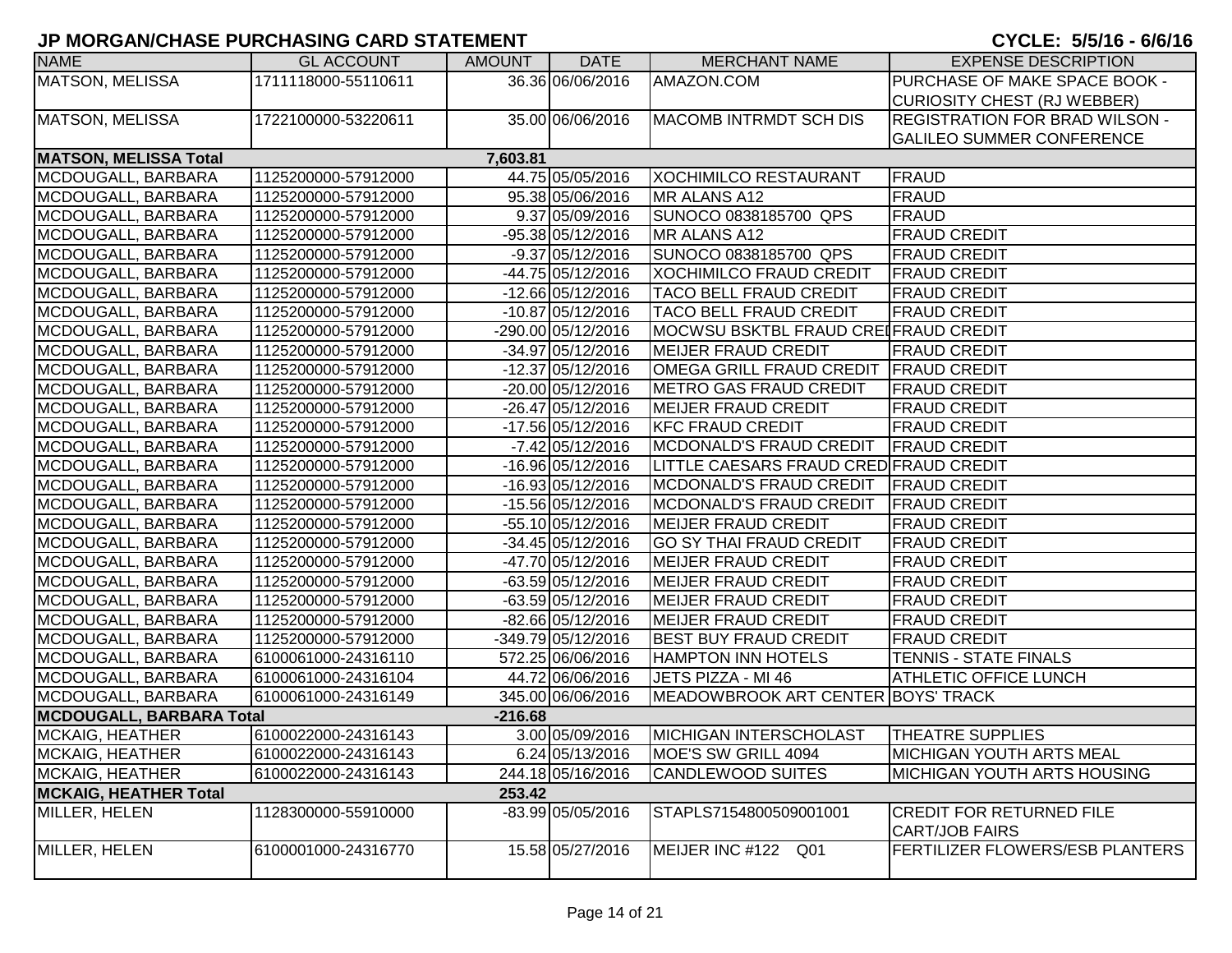| וושושות וסוס שוושהווסווויטווויט ושמווס שהושיוטוויו |                     |               |                     |                               |                                                                            |
|----------------------------------------------------|---------------------|---------------|---------------------|-------------------------------|----------------------------------------------------------------------------|
| <b>NAME</b>                                        | <b>GL ACCOUNT</b>   | <b>AMOUNT</b> | <b>DATE</b>         | <b>MERCHANT NAME</b>          | <b>EXPENSE DESCRIPTION</b>                                                 |
| MILLER, HELEN                                      | 1128300000-55910000 |               | 171.56 05/27/2016   | STAPLS7156739731000001        | <b>OFFICE SUPPLIES</b>                                                     |
| MILLER, HELEN                                      | 6100001000-24316770 |               | 30.00 06/02/2016    | THE HOME DEPOT 2737           | <b>FLOWERS/ESB LARGE PLANTERS</b>                                          |
| <b>MILLER, HELEN Total</b>                         |                     | 133.15        |                     |                               |                                                                            |
| <b>NESMITH, RUSSELL</b>                            | 1126160000-55993000 |               | 108.22 05/05/2016   | NAPA PARTS M-2                | <b>GRNDS SOFTBALL FIELD GROOMER</b>                                        |
| <b>NESMITH, RUSSELL</b>                            | 1126160000-55993000 |               | 242.30 05/09/2016   | PIONEER REVERE 8008771        | <b>GRNDS SPORTS FIELDS MARKING</b><br><b>EQUIPMENT</b>                     |
| NESMITH, RUSSELL                                   | 1126160000-55710000 |               | 13.00 05/09/2016    | SUNOCO 0551885700 QPS         | <b>MTCE FUEL FOR RENTAL TRUCK</b>                                          |
| <b>NESMITH, RUSSELL</b>                            | 1126160000-54910000 |               | 143.25 05/10/2016   | PENSKE TRK LSG 059110         | <b>MTCE RENTAL TRUCK</b>                                                   |
| <b>NESMITH, RUSSELL</b>                            | 1126160000-55992000 |               | 314.85 05/11/2016   | PIONEER REVERE 8008771        | <b>GRNDS STENCIL</b>                                                       |
| NESMITH, RUSSELL                                   | 1126160000-55993000 |               | 12.91 05/11/2016    | THE HOME DEPOT 2737           | <b>GRNDS FIELD PAINTING</b>                                                |
| NESMITH, RUSSELL                                   | 1126160000-55710000 |               | 73.78 05/13/2016    | PENSKE TRK LSG 059110         | <b>GAS CHARGED IN ERROR - REFUND</b><br><b>COMING</b>                      |
| <b>NESMITH, RUSSELL</b>                            | 1126160000-54910000 |               | 379.07 05/16/2016   |                               | MARKS OUTDOOR POWER EQ GRNDS Z MOWER CENTER SPINDLE,<br><b>LEFT PULLEY</b> |
| <b>NESMITH, RUSSELL</b>                            | 1126160000-54910000 |               | 111.20 05/18/2016   | PENSKE TRK LSG 059110         | <b>MTCE RENTAL TRUCK</b>                                                   |
| NESMITH, RUSSELL                                   | 1126160000-55992000 |               | 15.08 05/25/2016    | <b>BEST PLUMBING SPECIALT</b> | <b>MTCE STOCK O-RINGS</b>                                                  |
| NESMITH, RUSSELL                                   | 1126160000-55710000 |               | -73.78 05/26/2016   | PENSKE TRK LSG 059110         | <b>REFUND OF GAS CHARGED IN ERROR</b>                                      |
| NESMITH, RUSSELL                                   | 1126160000-55992000 |               | 11.67 05/26/2016    | THE HOME DEPOT 2737           | <b>MTCE PLUMBING STOCK</b>                                                 |
| <b>NESMITH, RUSSELL</b>                            | 1126160000-55992000 |               | 141.00 06/01/2016   | <b>REDFORD LOCK COMPANY I</b> | <b>HS BASEBALL BATHROOM</b>                                                |
| <b>NESMITH, RUSSELL</b>                            | 1126160000-55993000 |               | 2,081.85 06/06/2016 | PIONEER REVERE 8008771        | <b>GRNDS SPORTS FIELD PAINT</b>                                            |
| <b>NESMITH, RUSSELL</b>                            | 1126160000-55992000 |               | 19.88 06/06/2016    | THE HOME DEPOT 2737           | <b>HS GYM STORAGE</b>                                                      |
| <b>NESMITH, RUSSELL Total</b>                      |                     | 3.594.28      |                     |                               |                                                                            |
| NEWMAN, MARK                                       | 1126160000-55992000 |               | 147.42 05/11/2016   | <b>ETNA DISTRIBUTORS WIXO</b> | <b>MTCE HVAC STOCK</b>                                                     |
| NEWMAN, MARK                                       | 1126160000-55992000 |               | 94.95 05/17/2016    | <b>DECKER EQUIPMENT</b>       | <b>MS CHAIR GLIDES</b>                                                     |
| NEWMAN, MARK                                       | 1126160000-55992000 |               | 185.90 05/20/2016   | <b>COCHRANE SUPPLY AND EN</b> | <b>DF AHU-B1 HWV ACTUATOR</b>                                              |
| NEWMAN, MARK                                       | 1126160000-53430000 |               | 20.18 05/20/2016    | THE UPS STORE 0582            | <b>RETURN OF CHAIR GLIDES</b>                                              |
| NEWMAN, MARK                                       | 1126160000-55992000 |               | -82.00 05/25/2016   | <b>DECKER EQUIPMENT</b>       | MS CHAIR GLIDES REFUND                                                     |
| <b>NEWMAN, MARK Total</b>                          |                     | 366.45        |                     |                               |                                                                            |
| NOWICKI, MATTHEW                                   | 1127170000-56420000 |               | 280.53 05/18/2016   | <b>WW GRAINGER</b>            | TYPE II SAFETY CAN - 1 RED 1-YELLOW                                        |
| NOWICKI, MATTHEW                                   | 1127170000-56420000 |               | 819.45 05/18/2016   | <b>WW GRAINGER</b>            | <b>FLAMMABLE SAFETY CABINET</b>                                            |
| NOWICKI, MATTHEW                                   | 1127170000-55730000 |               | 127.11 05/26/2016   | <b>NXKEM USA, LLC</b>         | <b>SILICONE LUBE</b>                                                       |
| <b>NOWICKI, MATTHEW Total</b>                      |                     | 1,227.09      |                     |                               |                                                                            |
| <b>OCONNOR, GAIL</b>                               | 1611851343-55110000 |               | 31.89 05/09/2016    | <b>DISCOUNT SCHOOL SUPPLY</b> | <b>ITEACHING SUPPLIES</b>                                                  |
| OCONNOR, GAIL                                      | 1611851343-55110000 |               | 204.78 05/09/2016   | LAKESHORE LEARNING MAT        | <b>TEACHING SUPPLIES</b>                                                   |
| OCONNOR, GAIL                                      | 1611851343-55110000 |               | 7.99 05/12/2016     | STAPLS7155428325000002        | <b>TEACHING SUPPLIES</b>                                                   |
| <b>OCONNOR, GAIL</b>                               | 1611851343-55110000 |               | 154.24 05/12/2016   | STAPLS7155892050000001        | <b>TEACHING SUPPLIES</b>                                                   |
| OCONNOR, GAIL                                      | 1611851343-54910000 |               | 102.00 05/19/2016   | <b>DEAF CAN</b>               | <b>PURCHASE SERVICE</b>                                                    |
| OCONNOR, GAIL                                      | 1311800000-55110551 |               | 69.59 05/25/2016    | MEIJER INC #122 Q01           | <b>TEACHING SUPPLIES</b>                                                   |
| OCONNOR, GAIL                                      | 1611851343-55110000 |               | 125.24 05/26/2016   | SSI*SCHOOL SPECIALTY          | <b>TEACHING SUPPLIES</b>                                                   |
| <b>OCONNOR, GAIL Total</b>                         |                     | 695.73        |                     |                               |                                                                            |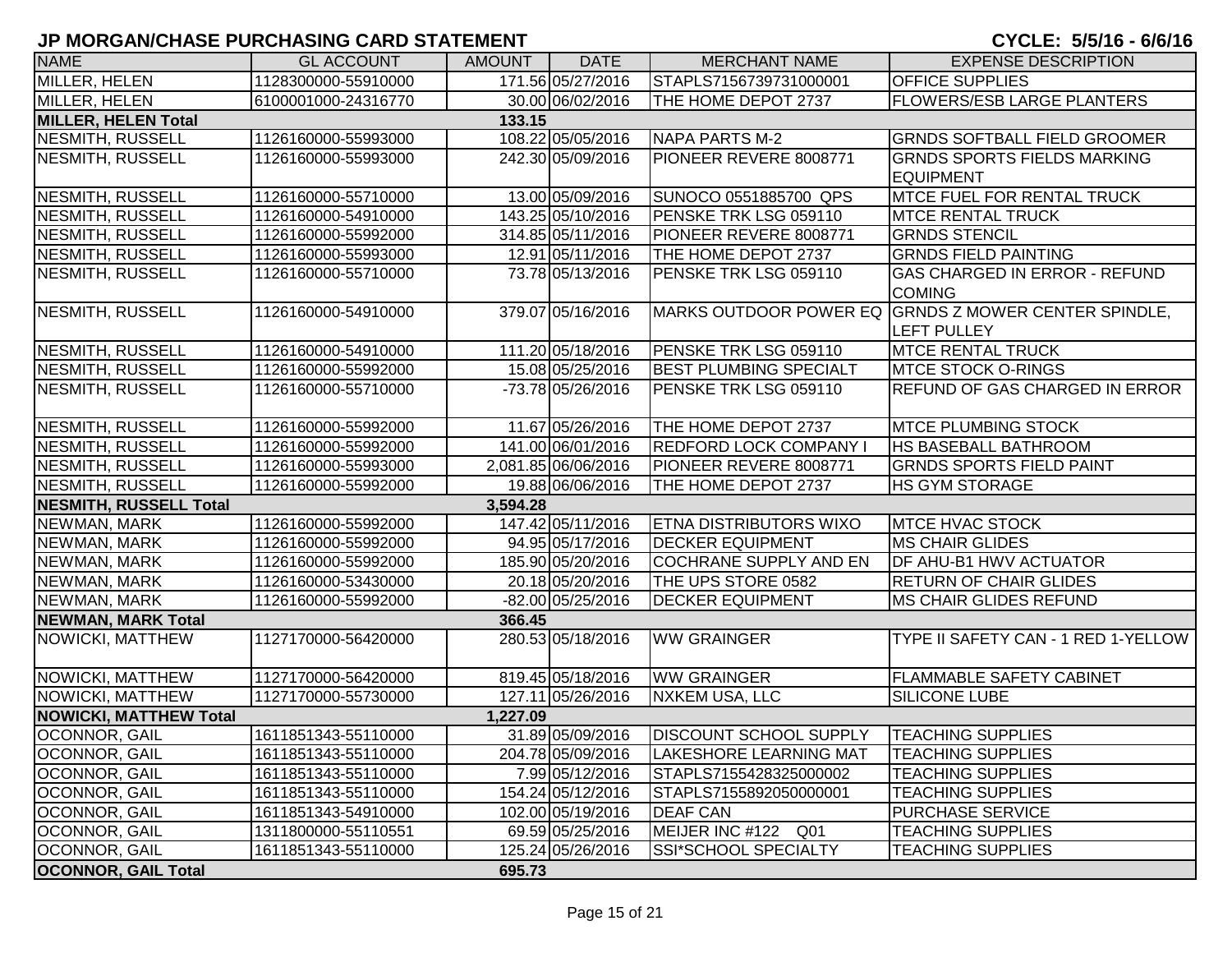| <b>NAME</b>                     | <b>GL ACCOUNT</b>   | <b>AMOUNT</b> | <b>DATE</b>         | <b>MERCHANT NAME</b>          | <b>EXPENSE DESCRIPTION</b>                                                               |
|---------------------------------|---------------------|---------------|---------------------|-------------------------------|------------------------------------------------------------------------------------------|
| OSMONSON, KIMBERLY              | 1111220730-55110000 |               | 159.50 05/06/2016   | <b>LAB AIDS INC</b>           | LAB SUPPLIES FOR 8TH GRADE<br><b>SCIENCE CLASSES</b>                                     |
| <b>OSMONSON, KIMBERLY Total</b> |                     | 159.50        |                     |                               |                                                                                          |
| <b>QUITIQUIT, PAMELA</b>        | 6100012000-24316501 |               | 205.87 06/03/2016   | <b>BD'S MONGOLIAN GRILL -</b> | PTO EXPENSE. DINNER FOR THE PTO<br><b>BOARD MEMBERS AND COMMITTEE</b><br><b>CHAIRS</b>   |
| QUITIQUIT, PAMELA Total         |                     | 205.87        |                     |                               |                                                                                          |
| <b>RAIS, MICHELLE</b>           | 6100020000-24316238 |               | 449.94 05/19/2016   | <b>MARSHALL MUSIC #7</b>      | SUPPLIES USED THROUGHOUT THE<br><b>SCHOOL YEAR</b>                                       |
| <b>RAIS, MICHELLE Total</b>     |                     | 449.94        |                     |                               |                                                                                          |
| <b>REICHLEY, CARRIE</b>         | 1111118000-55110708 |               | 10.42 05/05/2016    | SSI*SCHOOL SPECIALTY          | DUCT TAPE (BACK ORDER) FOR PAM<br><b>POIRIER</b>                                         |
| <b>REICHLEY, CARRIE</b>         | 1111118000-55110708 |               | 57.68 05/05/2016    | SSI*SCHOOL SPECIALTY          | <b>CLASSROOM SUPPLIES</b>                                                                |
| REICHLEY, CARRIE                | 6100018000-24316501 |               | 116.54 05/05/2016   | <b>SSI*SCHOOL SPECIALTY</b>   | PTO CLASSROOM SUPPLIES                                                                   |
| <b>REICHLEY, CARRIE</b>         | 1111118000-55110708 |               | 43.29 05/05/2016    | <b>SSI*SCHOOL SPECIALTY</b>   | <b>CLASSROOM SUPPLIES</b>                                                                |
| <b>REICHLEY, CARRIE</b>         | 6100018000-24316501 |               | 31.65 05/05/2016    | SSI*SCHOOL SPECIALTY          | PTO CLASSROOM SUPPLIES                                                                   |
| <b>REICHLEY, CARRIE</b>         | 6100018000-24316501 |               | 83.03 05/05/2016    | SSI*SCHOOL SPECIALTY          | <b>PTO-CLASSROOM SUPPLIES</b>                                                            |
| REICHLEY, CARRIE                | 1111118000-55110799 |               | 15.00 05/06/2016    | DUNCAN DISPOSAL SYSTEM        | RECYCLING PAYMENT 6/1/16-8/31/16                                                         |
| <b>REICHLEY, CARRIE</b>         | 6100018000-24316212 |               | 48.99 05/06/2016    | J W PEPPER AND SON INC        | <b>MUSIC SUPPLIES</b>                                                                    |
| <b>REICHLEY, CARRIE</b>         | 6100018000-24316501 |               | 651.00 05/06/2016   | LEOS CONEY ISLAND 16          | <b>MEADOWS STAFF LUNCHEON</b>                                                            |
| <b>REICHLEY, CARRIE</b>         | 1111118000-55110799 |               | 24.97 05/06/2016    | <b>SAFETYPRODUCTS</b>         | TRIANGULAR SLING/BANDAGES                                                                |
| <b>REICHLEY, CARRIE</b>         | 6100018000-24316220 |               | 258.00 05/09/2016   | <b>CRANBROOK EDUCATIONAL</b>  | FIELD TRIP TO CRANBROOK-COSMAN<br>& POIRER CLASSES                                       |
| <b>REICHLEY, CARRIE</b>         | 1111118000-55110702 |               | 518.71 05/09/2016   | <b>DBC*BLICK ART MATERIAL</b> | <b>ART SUPPLIES-T. GARCIA</b>                                                            |
| <b>REICHLEY, CARRIE</b>         | 1111118000-55110729 |               | 39.66 05/11/2016    | <b>AMAZON MKTPLACE PMTS</b>   | (6) BOOKS, "THE 7 HABITS OF HIGHLY<br>EFFECTIVE TEENS" FOR TURNAROUND<br><b>STUDENTS</b> |
| <b>REICHLEY, CARRIE</b>         | 1111118000-55110729 |               | 11.02 05/12/2016    | BARNES&NOBLE.COM-BN           | (1) BOOK, "THE 7 HABITS OF HIGHLY<br>EFFECTIVE TEENS" FOR TURNAROUND<br><b>STUDENTS</b>  |
| <b>REICHLEY, CARRIE</b>         | 6100018000-24316212 |               | 2,621.25 05/12/2016 | <b>IMAGE MARKET</b>           | <b>T-SHIRTS FOR CHOIR CLUB STUDENTS</b>                                                  |
| <b>REICHLEY, CARRIE</b>         | 1111118000-55110731 |               | 2,587.50 05/13/2016 | THE BOOKSOURCE                | LEVELED LIBRARY BOOKS-D. STOTLER<br>& K. PHILLIPS                                        |
| <b>REICHLEY, CARRIE</b>         | 6100018000-24316220 |               | 496.00 05/13/2016   | <b>THE HENRY FORD</b>         | FIELD TRIP-BURNSIDE/CAMPOS/GRIM<br><b>TEAM</b>                                           |
| <b>REICHLEY, CARRIE</b>         | 6100018000-24316220 |               | 1,088.00 05/13/2016 | THE HENRY FORD                | <b>FIELD TRIP-MICHALSKI/GRIMM &amp;</b><br><b>DEHNE/PHILLIPS TEAMS</b>                   |
| <b>REICHLEY, CARRIE</b>         | 6100018000-24316220 |               | 16.00 05/13/2016    | THE HENRY FORD                | FIELD TRIP-(2) EXTRA TICKETS FOR<br>KOZLOWSKI/MCDONALD TEAM                              |
| <b>REICHLEY, CARRIE</b>         | 1111118000-55110719 |               | 80.00 05/16/2016    | <b>MATH LEAGUE PRESS</b>      | <b>MICHIGAN MATHMATICS LEAGUE</b><br>CONTEST REGISTRATION-M. BURRY                       |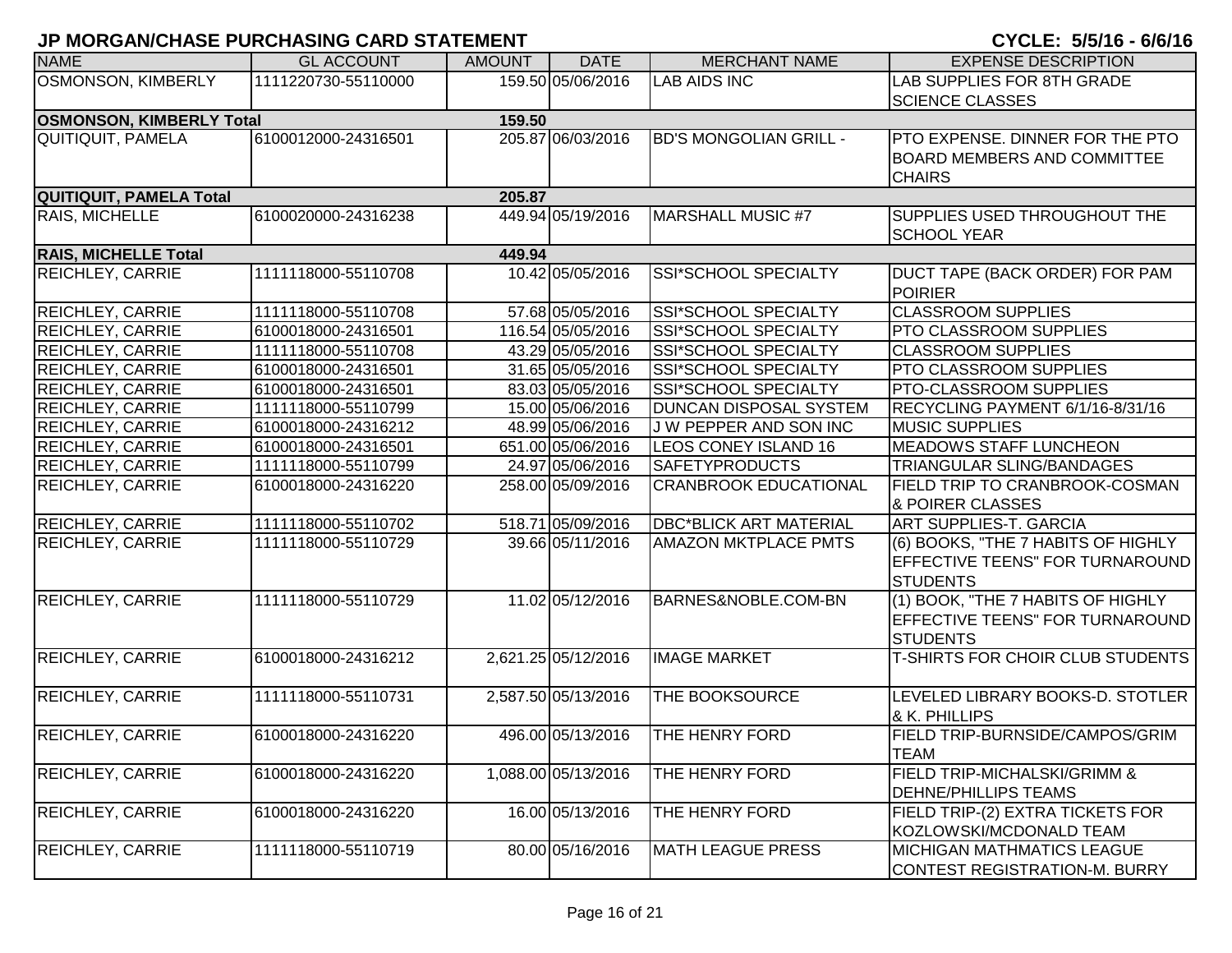| <b>NAME</b>                    | <b>GL ACCOUNT</b>   | <b>AMOUNT</b> | <b>DATE</b>         | <b>MERCHANT NAME</b>         | <b>EXPENSE DESCRIPTION</b>           |
|--------------------------------|---------------------|---------------|---------------------|------------------------------|--------------------------------------|
| <b>REICHLEY, CARRIE</b>        | 1124118000-57410000 |               | 555.00 05/16/2016   | MICHIGAN ELEMENTARY AN       | L. FENCHEL FOR 2016-2017             |
| <b>REICHLEY, CARRIE</b>        | 6100018000-24316501 |               | 17.00 05/17/2016    | TEACHERSPAYTEACHERS.CO       | <b>BOOKS FOR CLASSROOM-PTO</b>       |
|                                |                     |               |                     |                              | <b>CLASSROOM ITEMS</b>               |
| <b>REICHLEY, CARRIE</b>        | 6100018000-24316220 |               | 628.00 05/19/2016   | HOWELL CONFERENCE AND        | FIELD TRIP-KIDON/ALSPAUGH TEAM       |
| <b>REICHLEY, CARRIE</b>        | 6100018000-24316220 |               | 592.00 05/19/2016   | THE HENRY FORD               | <b>FIELD TRIP-LEVIN/MCDONALD</b>     |
| <b>REICHLEY, CARRIE</b>        | 6100018000-24316220 |               | 544.00 05/19/2016   | <b>THE HENRY FORD</b>        | FIELD TRIP-DUTHIE/MALARKEY TEAM      |
| <b>REICHLEY, CARRIE</b>        | 6100018000-24316220 |               | 472.00 05/19/2016   | <b>THE HENRY FORD</b>        | FIELD TRIP-MULHALL/ERNSTER TEAM      |
| <b>REICHLEY, CARRIE</b>        | 6100018000-24316220 |               | 24.00 05/19/2016    | THE HENRY FORD               | FIELD TRIP-(3) EXTRA TICKETS FOR     |
|                                |                     |               |                     |                              | MULHALL/ERNSTER TEAM                 |
| <b>REICHLEY, CARRIE</b>        | 1111118000-55110702 |               | 352.72 05/20/2016   | <b>SSI*SCHOOL SPECIALTY</b>  | <b>ART SUPPLIES-T. GARCIA</b>        |
| <b>REICHLEY, CARRIE</b>        | 6100018000-24316220 |               | 8.00 05/20/2016     | THE HENRY FORD               | FIELD TRIP-DUTHIE/MALARKEY (1)       |
|                                |                     |               |                     |                              | <b>EXTRA TICKET PURCHASED</b>        |
| <b>REICHLEY, CARRIE</b>        | 6100018000-24316220 |               | 1,088.00 05/20/2016 | THE HENRY FORD               | FIELD TRIP-KUHN/DIAL & KOZLOWSKI &   |
|                                |                     |               |                     |                              | <b>MCDONALD TEAMS</b>                |
| <b>REICHLEY, CARRIE</b>        | 6100018000-24316220 |               | $-8.00$ 05/20/2016  | THE HENRY FORD               | FIELD TRIP-DUTHIE/MALARKEY TEAM-     |
|                                |                     |               |                     |                              | <b>REIMBURSED FOR ONE STUDENT</b>    |
|                                |                     |               |                     |                              | <b>CHANGED MIND</b>                  |
| <b>REICHLEY, CARRIE</b>        | 1111118706-55110000 |               | 80.01 05/25/2016    | JONES SCHOOL SUPPLY          | MEDALS FOR LEADERSHIP STUDENTS-      |
|                                |                     |               |                     |                              | "FLAG BOYS"                          |
| <b>REICHLEY, CARRIE</b>        | 1111118000-55110708 |               | 54.48 05/26/2016    | SSI*SCHOOL SPECIALTY         | <b>CLASSROOM SUPPLIES</b>            |
| <b>REICHLEY, CARRIE</b>        | 6100018000-24316275 |               | 50.44 05/26/2016    | SSI*SCHOOL SPECIALTY         | <b>DTE GRANT</b>                     |
| <b>REICHLEY, CARRIE</b>        | 6100018000-24316501 |               | 900.00 06/06/2016   | <b>HOWELL CONFERENCE AND</b> | FIELD TRIP DEPOSIT FOR HOWELL        |
|                                |                     |               |                     |                              | NATURE CENTER FOR 2016-2017, ALL     |
|                                |                     |               |                     |                              | 6TH GRADE TEAMS (\$100/EACH)         |
| <b>REICHLEY, CARRIE Total</b>  |                     | 14,156.36     |                     |                              |                                      |
| <b>RODRIGUEZ, SANDRA</b>       | 6100013000-24316275 |               | 274.00 05/05/2016   | <b>CRANBROOK EDUCATIONAL</b> | <b>DEPOSIT FOR 3RD GRADE SCIENCE</b> |
|                                |                     |               |                     |                              | <b>CENTER -</b>                      |
| RODRIGUEZ, SANDRA              | 6100013000-24316275 |               | 262.00 05/05/2016   | <b>CRANBROOK EDUCATIONAL</b> | DEPOSIT FIELD TRIP 3RD GRADE -       |
|                                |                     |               |                     |                              | <b>CRANBROOK</b>                     |
| RODRIGUEZ, SANDRA              | 1111113000-55110708 |               | 158.40 05/11/2016   | <b>AMERICANFRAME</b>         | MATTING AND BOARDS FOR SCHOOL        |
|                                |                     |               |                     |                              | <b>PICTURES. ART</b>                 |
| RODRIGUEZ, SANDRA              | 1111113000-55110708 |               | 2,046.18 05/18/2016 | SSI*SCHOOL SPECIALTY         | <b>SCHOOL FLOOR MATS - LUNCH</b>     |
|                                |                     |               |                     |                              | WINDOW - GYM HALLWAY - ENTRY TO      |
|                                |                     |               |                     |                              | <b>3RD GRADE</b>                     |
| RODRIGUEZ, SANDRA              | 6100013000-24316275 |               | 538.55 05/20/2016   | <b>DEMCO INC</b>             | <b>BOOK FAIR - BOOKS ORDERED FOR</b> |
|                                |                     |               |                     |                              | <b>MEDIA CENTER</b>                  |
| <b>RODRIGUEZ, SANDRA</b>       | 1111113000-55110708 |               | 27.32 05/31/2016    | <b>SSI*SCHOOL SPECIALTY</b>  | DIVIDERS/PENS - STUDENT/TEACHER      |
|                                |                     |               |                     |                              | <b>DATA</b>                          |
| <b>RODRIGUEZ, SANDRA Total</b> |                     | 3,306.45      |                     |                              |                                      |
| <b>SCHURIG, CLAIRE</b>         | 1111322724-55110000 |               | 17.92 05/16/2016    | CVS/PHARMACY #08161          | <b>SNACKS FOR A CAPPELLA</b>         |
| <b>SCHURIG, CLAIRE</b>         | 1111322724-55110000 |               | 17.95 05/19/2016    | <b>AMAZON MKTPLACE PMTS</b>  | <b>CERTIFICATES FOR BANQUET</b>      |
| <b>SCHURIG, CLAIRE</b>         | 1111322724-55110000 |               | 38.14 05/19/2016    | <b>AMAZON MKTPLACE PMTS</b>  | FILE FOLDERS FOR MUSIC LIBRARY       |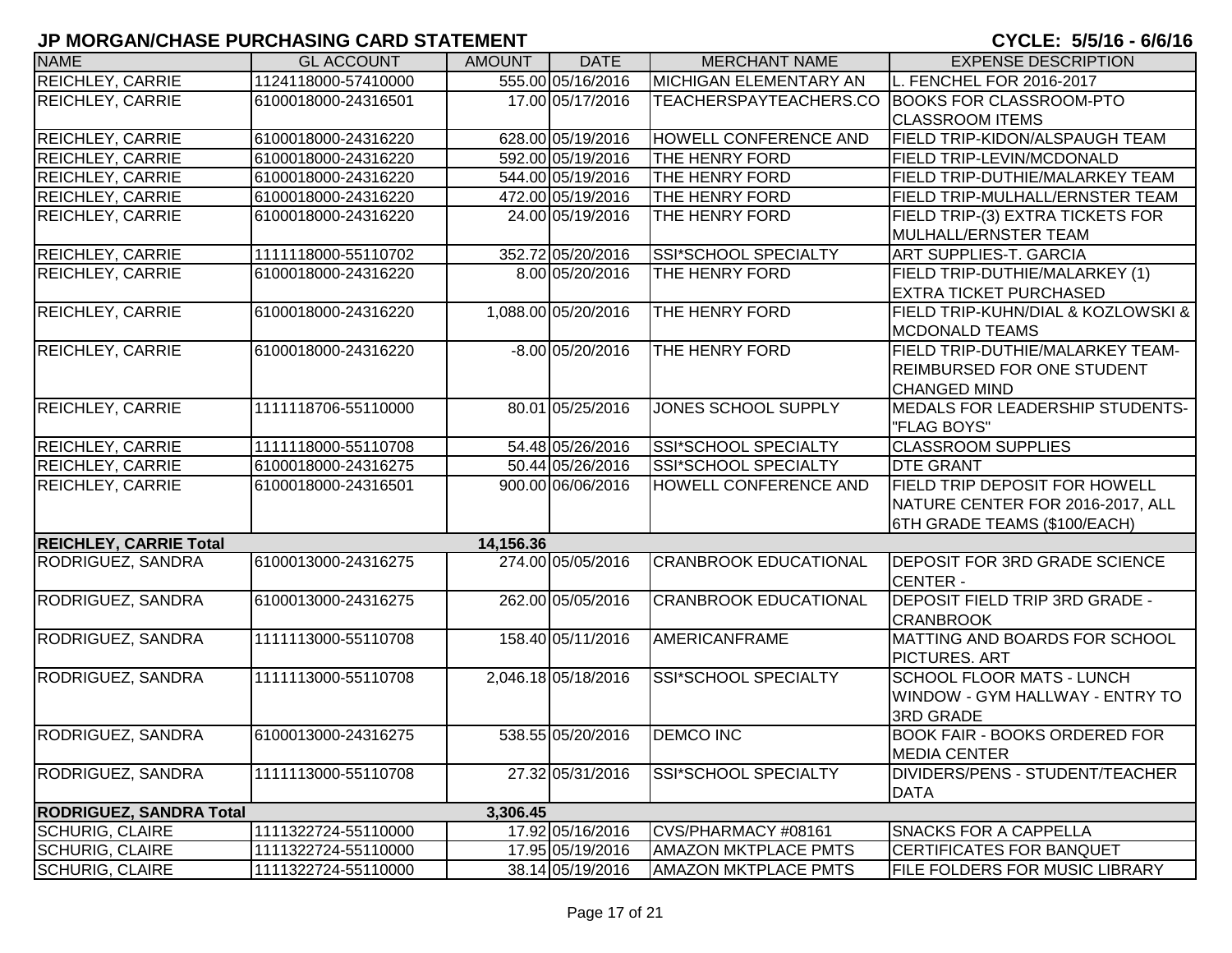| <b>NAME</b>                    | <b>GL ACCOUNT</b>   | <b>AMOUNT</b> | <b>DATE</b>         | <b>MERCHANT NAME</b>             | <b>EXPENSE DESCRIPTION</b>                                                                       |
|--------------------------------|---------------------|---------------|---------------------|----------------------------------|--------------------------------------------------------------------------------------------------|
| <b>SCHURIG, CLAIRE</b>         | 1111322724-55110000 |               | 53.94 05/19/2016    | <b>AMAZON MKTPLACE PMTS</b>      | <b>PINS FOR BANQUET</b>                                                                          |
| <b>SCHURIG, CLAIRE</b>         | 1111322724-55110000 |               | 174.55 05/23/2016   | THE FLOWER ALLEY                 | <b>FLOWERS FOR SENIORS FOR FINAL</b><br><b>CONCERT</b>                                           |
| <b>SCHURIG, CLAIRE</b>         | 1111322724-55110000 |               | 21.72 05/24/2016    | AMAZON.COM                       | <b>CARDS FOR SENIORS</b>                                                                         |
| <b>SCHURIG, CLAIRE</b>         | 1111322724-55110000 |               | 130.00 05/25/2016   | <b>DINN BROS INCINTERNET</b>     | PLAQUE FOR BANQUET                                                                               |
| <b>SCHURIG, CLAIRE Total</b>   |                     | 454.22        |                     |                                  |                                                                                                  |
| <b>SHAFER, RACHELLE</b>        | 1111112000-55110708 |               | 43.00 05/06/2016    | <b>ACCO BRANDS DIRECT</b>        | DAY-TIMER PLANNER REFILL ORDER<br>FOR P. QUITIQUIT                                               |
| <b>SHAFER, RACHELLE</b>        | 6100012000-24316275 |               | 1,498.76 05/17/2016 | <b>FOLLETT SCHOOL SOLUTIO</b>    | <b>LIBRARY BOOKS PURCHASED FROM</b><br>THE FUNDS COLLECTED AT THE<br><b>SCHOLASTIC BOOK FAIR</b> |
| <b>SHAFER, RACHELLE</b>        | 6100012000-24316501 |               | 679.00 05/18/2016   | <b>PTO TODAY</b>                 | <b>INSURANCE PURCHASED FOR THE</b><br><b>PTO</b>                                                 |
| <b>SHAFER, RACHELLE</b>        | 1111112000-55110708 |               | 193.47 05/18/2016   | SSI*SCHOOL SPECIALTY             | <b>RUG PURCHASED IN JANUARY FOR</b><br>THE FRONT ENTRANCE                                        |
| <b>SHAFER, RACHELLE</b>        | 6100012000-24316275 |               | 760.00 05/20/2016   | <b>THE HENRY FORD</b>            | <b>PAYMENT FOR SECOND GRADE FIELD</b><br>TRIP. FUNDS DEPOSITED INTO THE SA<br>ACCOUNT.           |
| <b>SHAFER, RACHELLE</b>        | 6100012000-24316501 |               | 975.00 05/23/2016   | <b>JOKERS 4 FUN LLC</b>          | PTO EXPENSE- RENTAL FOR THE<br><b>FAMILY PICNIC</b>                                              |
| SHAFER, RACHELLE               | 6100012000-24316275 |               | 96.70 05/27/2016    | JIMMY JOHNS - 396                | LUNCH FOR THE SCHOOL<br><b>IMPROVEMENT COMMITTEE</b>                                             |
| SHAFER, RACHELLE               | 6100012000-24316501 |               | 68.22 06/06/2016    | GFS STORE #1985                  | PTO EXPENSE - FIELD DAY                                                                          |
| <b>SHAFER, RACHELLE Total</b>  |                     | 4,314.15      |                     |                                  |                                                                                                  |
| SHOEMAKER, DEANNA              | 1125200000-53220000 |               | 150.00 05/09/2016   | <b>MSBO</b>                      | MEMBERSHIP                                                                                       |
| SHOEMAKER, DEANNA              | 1100000759-11921000 |               | 139.00 06/03/2016   | <b>MSBO</b>                      | MEMBERSHIP MSBO FY17<br>PREPAID 1100000759-11921000<br>FY17-1125200000-57410000                  |
| <b>SHOEMAKER, DEANNA Total</b> |                     | 289.00        |                     |                                  |                                                                                                  |
| <b>SOVEL, SHEILA</b>           | 6100041000-24316355 |               | 29.16 06/06/2016    | <b>OFFICE CENTRAL</b>            | <b>CLASSROOM EXPENSES</b>                                                                        |
| <b>SOVEL, SHEILA Total</b>     |                     | 29.16         |                     |                                  |                                                                                                  |
| TURNER, NANCY                  | 1212200194-53110206 |               | 396.00 05/12/2016   | THE FRIENDSHIP CIRCLE/           | <b>FRIENDSHIP CIRCLE FOR B</b><br><b>HULVERSON</b>                                               |
| <b>TURNER, NANCY</b>           | 1212218000-53220000 |               | $-25.00$ 05/16/2016 | <b>OAKLAND SCHOOLS-RC INT</b>    | <b>CREDIT FOR SOCIAL WORKER WHO</b><br>COULDN'T ATTEND WORKSHOP                                  |
| <b>TURNER, NANCY</b>           | 1212200194-53110206 |               | 58.00 06/02/2016    | <b>AMAZON MKTPLACE PMTS</b>      | <b>HEAD SET FOR N BUSH</b>                                                                       |
| <b>TURNER, NANCY</b>           | 1221600000-55110041 |               | 145.20 06/03/2016   | <b>NCS PEARSON</b>               | <b>BASC SOCIAL WORKER PROTOCOLS</b>                                                              |
| TURNER, NANCY                  | 1221600000-55110041 |               | 88.00 06/06/2016    | <b>HAWTHORNE EDUCATIONAL</b>     | <b>EBPS TECHNICAL MANUAL FOR SOCIAL</b><br><b>WORKERS</b>                                        |
| <b>TURNER, NANCY Total</b>     |                     | 662.20        |                     |                                  |                                                                                                  |
| <b>VALENTINE, CYNTHIA</b>      | 1127100000-53310000 |               | 350.00 05/05/2016   | METRO MOTOR COACH TRAN HS SPORTS |                                                                                                  |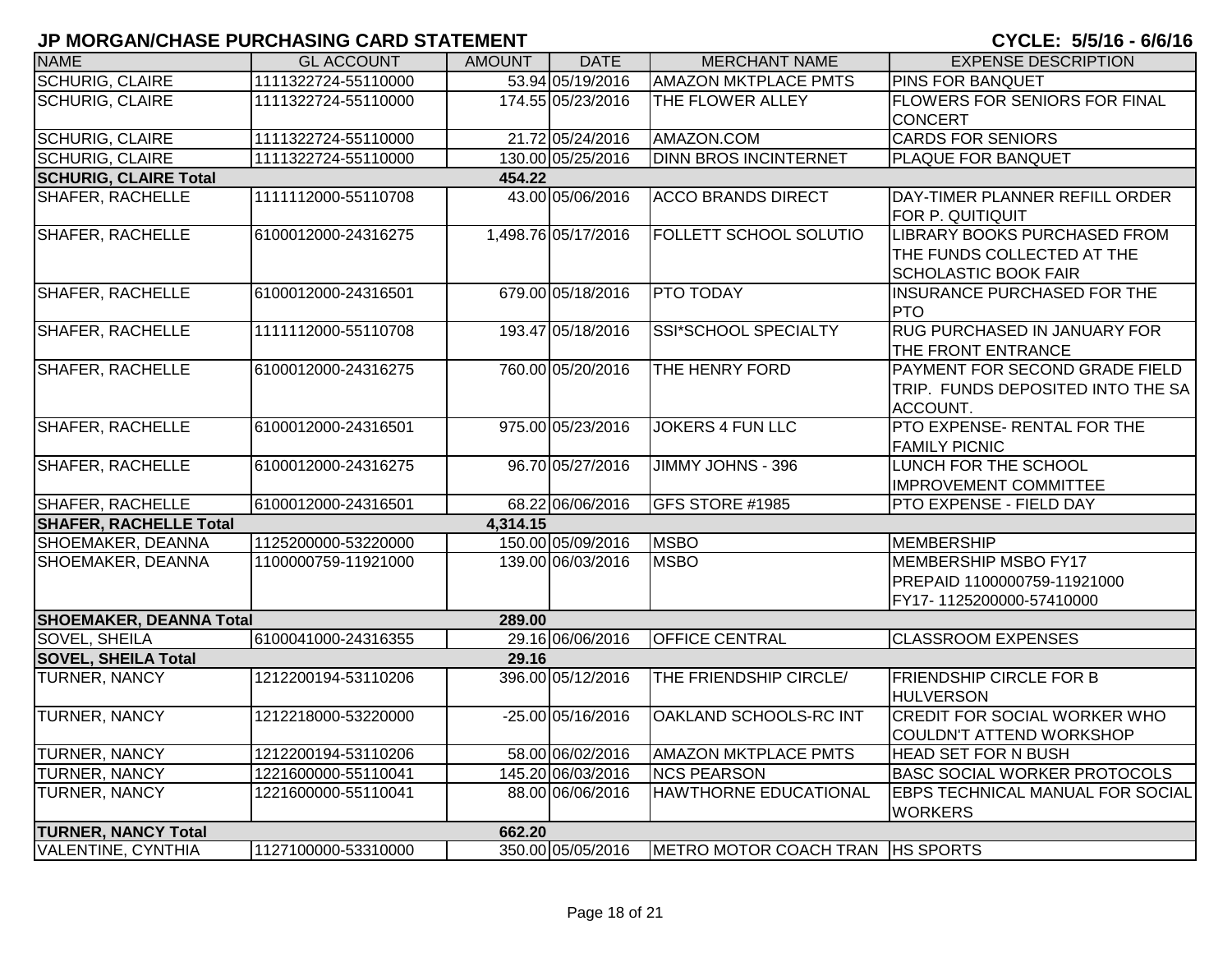| <b>NAME</b>                     | <b>GL ACCOUNT</b>   | <b>AMOUNT</b> | <b>DATE</b>         | <b>MERCHANT NAME</b>               | <b>EXPENSE DESCRIPTION</b>             |
|---------------------------------|---------------------|---------------|---------------------|------------------------------------|----------------------------------------|
| VALENTINE, CYNTHIA              | 1127170000-53220000 |               | 420.00 05/06/2016   | <b>OAKLAND SCHOOLS-RC INT</b>      | STATE MANDATED CONT ED FOR ALL         |
|                                 |                     |               |                     |                                    | <b>DRIVERS</b>                         |
| VALENTINE, CYNTHIA              | 1127100000-53310000 |               | 403.75 05/12/2016   | METRO MOTOR COACH TRAN   HS SPORTS |                                        |
| VALENTINE, CYNTHIA              | 1127100000-53310000 |               | 350.00 05/16/2016   | METRO MOTOR COACH TRAN   HS SPORTS |                                        |
| VALENTINE, CYNTHIA              | 1127100000-53310000 |               | 350.00 05/18/2016   | METRO MOTOR COACH TRAN   HS SPORTS |                                        |
| VALENTINE, CYNTHIA              | 1127170000-57910000 |               | 17.98 05/19/2016    | <b>AMAZON MKTPLACE PMTS</b>        | <b>BOOKS</b>                           |
| VALENTINE, CYNTHIA              | 1127170000-57910000 |               | 89.87 05/20/2016    | GFS STORE #1985                    | <b>TISSUE &amp; PAPER TOWEL</b>        |
| VALENTINE, CYNTHIA              | 1127100000-53310000 |               | 350.00 05/23/2016   | <b>METRO MOTOR COACH TRAN</b>      | <b>MS SPORTS</b>                       |
| VALENTINE, CYNTHIA              | 1127170000-57910000 |               | 397.70 05/25/2016   | UNITED LABORATORIES                | <b>SHOP SUPPLIES</b>                   |
| <b>VALENTINE, CYNTHIA</b>       | 1127170000-57910000 |               | 38.30 05/26/2016    | KROGER #632                        | <b>LUNCH FOR DRIVERS</b>               |
| VALENTINE, CYNTHIA              | 1127170000-57910000 |               | 86.59 05/27/2016    | GFS STORE #1985                    | <b>LUNCH FOR DRIVERS</b>               |
| <b>VALENTINE, CYNTHIA Total</b> |                     | 2,854.19      |                     |                                    |                                        |
| VANEIZENGA, JAMES               | 1111322725-55110000 |               | 419.95 05/12/2016   | <b>GIA PUBLICATIONS IN</b>         | METHOD BOOKS: HABITS OF A              |
|                                 |                     |               |                     |                                    | <b>SUCCESSFUL STRING MUSICIAN</b>      |
| <b>VANEIZENGA, JAMES Total</b>  |                     | 419.95        |                     |                                    |                                        |
| <b>VUICHARD, TATIANA</b>        | 1122700331-55910751 |               | 1,036.00 05/09/2016 | <b>VERITIV</b>                     | <b>PRESCHOOL/CARE AND COMMUNITY</b>    |
|                                 |                     |               |                     |                                    | <b>ED COPY PAPER</b>                   |
| VUICHARD, TATIANA               | 1331100000-55990000 |               | 12.99 05/10/2016    | <b>STAPLES</b><br>00115659         | COMMUNITY ED OFFICE SUPPLIES           |
| <b>VUICHARD, TATIANA</b>        | 1331100000-55990000 |               | 48.75 05/16/2016    | GFS STORE #1985                    | SPRING INTO NOVI - CITY EVENT -        |
|                                 |                     |               |                     |                                    | <b>CANDY TO DISTRIBUTE</b>             |
| <b>VUICHARD, TATIANA</b>        | 1331100000-55990000 |               | 24.04 05/20/2016    | PANERA BREAD #667                  | <b>STAFF MEETING REFRESHMENTS</b>      |
| <b>VUICHARD, TATIANA</b>        | 1331100000-55990000 |               | 65.00 05/23/2016    | PRINTNOLOGY, INC. RETA             | TENNIS FENCE SIGNS FOR TENNIS          |
|                                 |                     |               |                     |                                    | <b>COURTS</b>                          |
| VUICHARD, TATIANA               | 1331100000-57910000 |               | 21.31 05/23/2016    | STARBUCKS STORE 02278              | <b>STAFF MEETING WITH OFFICE</b>       |
| <b>VUICHARD, TATIANA</b>        | 2332100000-51562503 |               | 140.29 05/23/2016   | SWIMOUTLET.COM                     | <b>BARBELLS WATER WEIGHTS FOR</b>      |
|                                 |                     |               |                     |                                    | <b>AEROBICS</b>                        |
| <b>VUICHARD, TATIANA Total</b>  |                     | 1,348.38      |                     |                                    |                                        |
| WALKER, KATIE                   | 1311800000-55110551 |               | 44.38 05/05/2016    | <b>AMAZON MKTPLACE PMTS</b>        | <b>SUPPLIES</b>                        |
| <b>WALKER, KATIE Total</b>      |                     | 44.38         |                     |                                    |                                        |
| <b>WARECK, MICHELE</b>          | 6100022000-24316770 |               | 131.83 05/05/2016   | SAMSCLUB #6657                     | <b>STAFF APPRECIATION GRAZING DAY</b>  |
|                                 |                     |               |                     |                                    | <b>FOOD</b>                            |
| <b>WARECK, MICHELE</b>          | 6100022000-24316724 |               | 323.28 05/06/2016   | GFS STORE #0942                    | <b>STAFF APPRECIATION LUNCHEON</b>     |
|                                 |                     |               |                     |                                    | <b>FOOD</b>                            |
| <b>WARECK, MICHELE</b>          | 6100022000-24316275 |               | 73.58 05/06/2016    | MEIJER INC#227                     | <b>STAFF APPRECIATION BREAKFAST</b>    |
|                                 |                     |               |                     |                                    | <b>FOOD</b>                            |
| <b>WARECK, MICHELE</b>          | 6100022000-24316275 |               | 88.15 05/06/2016    | <b>PARTY CITY</b>                  | <b>STAFF APPRECIATION LUNCHEON</b>     |
|                                 |                     |               |                     |                                    | <b>SUPPLIES</b>                        |
| <b>WARECK, MICHELE</b>          | 6100022000-24316200 |               | 87.64 05/09/2016    | MENARDS WIXOM MI                   | TANKS FOR SENIOR CLASS GIFT            |
| <b>WARECK, MICHELE</b>          | 6100022000-24316210 |               | 399.00 05/09/2016   | SAMS CLUB #6657                    | <b>SENIOR CLASS SCHOOL GIFT</b>        |
| <b>WARECK, MICHELE</b>          | 6100022000-24316275 |               | 45.92 05/09/2016    | SAMSCLUB #6657                     | <b>STAFF APPRECIATION BEVERAGES</b>    |
| <b>WARECK, MICHELE</b>          | 1111322704-55110000 |               | 125.79 05/10/2016   | OFFICEMAX/OFFICEDEPOT6             | <b>PRINTER CARTRIDGE FOR MARKETING</b> |
|                                 |                     |               |                     |                                    | <b>DEPT</b>                            |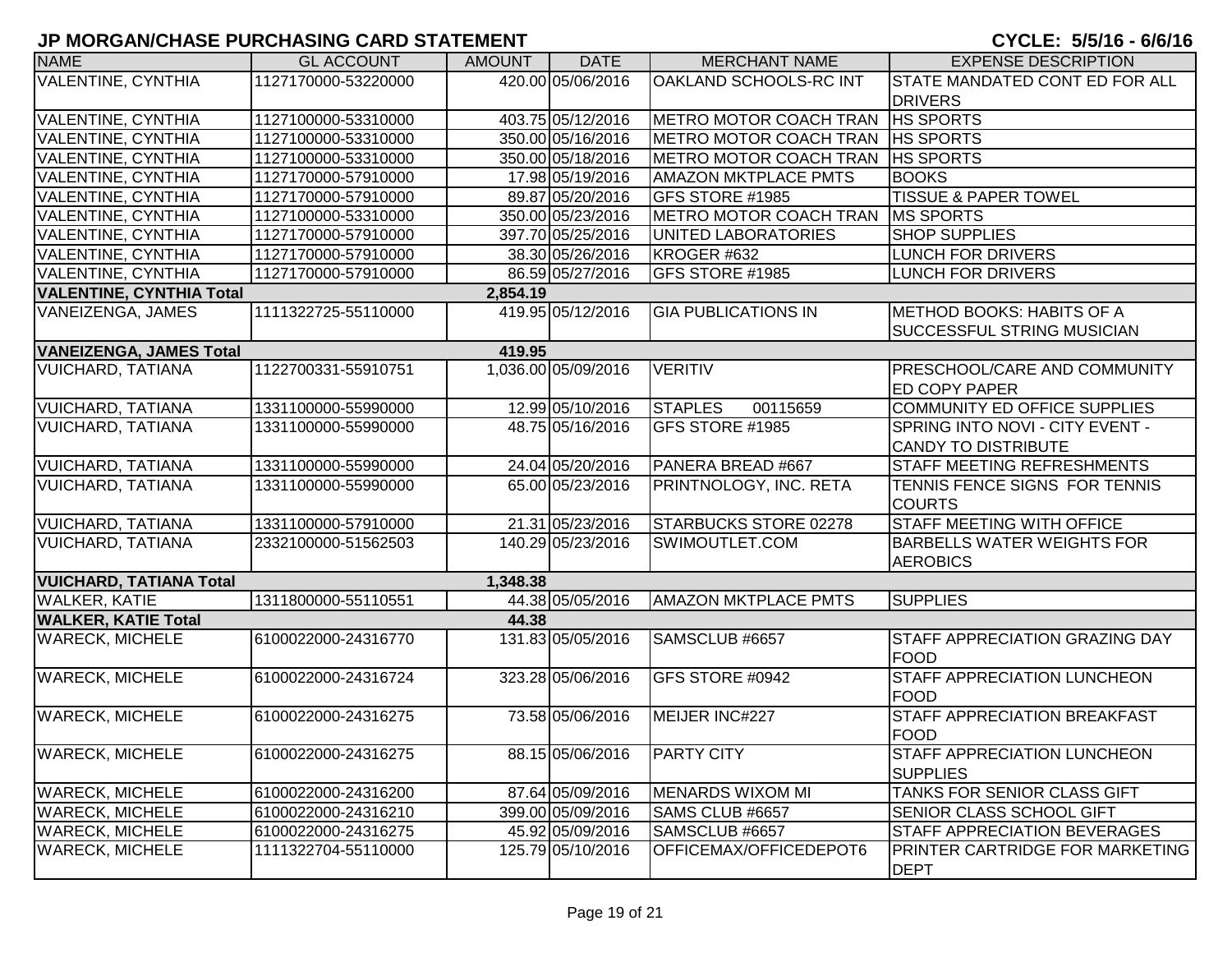| <b>NAME</b>            | <b>GL ACCOUNT</b>   | <b>AMOUNT</b> | <b>DATE</b>         | <b>MERCHANT NAME</b>          | <b>EXPENSE DESCRIPTION</b>                            |
|------------------------|---------------------|---------------|---------------------|-------------------------------|-------------------------------------------------------|
| <b>WARECK, MICHELE</b> | 1112722998-55110000 |               | 39.00 05/12/2016    | <b>CRAIN SUBSCRIP</b>         | <b>BUSINESS SUBSCRIPTION FOR</b>                      |
|                        |                     |               |                     |                               | <b>MARKETING CLASS</b>                                |
| <b>WARECK, MICHELE</b> | 1111322000-55110716 |               | 679.41 05/12/2016   | <b>SCANTRON CORPORATION</b>   | <b>CLASSROOM TESTING MATERIALS</b>                    |
| <b>WARECK, MICHELE</b> | 1112722998-55110000 |               | 947.23 05/12/2016   | STAPLS7155903332000001        | <b>MARKETING CLASSROOM SUPPLIES</b>                   |
| <b>WARECK, MICHELE</b> | 1112722998-55110000 |               | 327.78 05/12/2016   | STAPLS7155903332000003        | <b>TABLES FOR MARKETING CLASS</b>                     |
| <b>WARECK, MICHELE</b> | 1112722998-55110000 |               | 37.50 05/12/2016    | STAPLS7155903332000005        | <b>MARKETING CLASS SUPPLIES</b>                       |
| <b>WARECK, MICHELE</b> | 1112722998-55110000 |               | 2,332.52 05/12/2016 | <b>STORE SUPPLY</b>           | <b>SCHOOL STORE MARKETING SUPPLIES</b>                |
| <b>WARECK, MICHELE</b> | 1111322000-55110726 |               | 2,072.00 05/12/2016 | <b>VERITIV</b>                | <b>COPY MACHINE PAPER</b>                             |
| <b>WARECK, MICHELE</b> | 6100022000-24316770 |               | 313.40 05/13/2016   | SAMSCLUB #6657                | FOOD SUPPLIES FOR AN ATHLETIC                         |
|                        |                     |               |                     |                               | <b>EVENT-ATHLETICS WILL BE</b>                        |
|                        |                     |               |                     |                               | <b>TRANSFERRING MONEY TO COVER</b>                    |
|                        |                     |               |                     |                               | <b>THIS</b>                                           |
| <b>WARECK, MICHELE</b> | 6100022000-24316190 |               | 5,835.00 05/16/2016 | <b>BLUE LAKES CHARTERS</b>    | <b>BUS TRANSPORTATION FOR HOSA</b>                    |
|                        |                     |               |                     |                               | <b>COMPETITION</b>                                    |
| <b>WARECK, MICHELE</b> | 1711322000-55110614 |               | 307.42 05/16/2016   | <b>DBC*BLICK ART MATERIAL</b> | <b>IB ART SUPPLIES</b>                                |
| <b>WARECK, MICHELE</b> | 6100022000-24316533 |               | 1,442.92 05/16/2016 | KATHERINE S CATERING I        | <b>ORCHESTRA BANQUET</b>                              |
| <b>WARECK, MICHELE</b> | 1112722998-55110000 |               | 700.00 05/16/2016   | STAPLS7155903332000004        | <b>MARKETING CLASSROOM SUPPLIES</b>                   |
| <b>WARECK, MICHELE</b> | 1111322705-55110000 |               | 149.56 05/16/2016   | STAPLS7155921718000001        | <b>CO-OP BUSINESS SUPPLIES</b>                        |
| <b>WARECK, MICHELE</b> | 6100022000-24316770 |               | 56.80 05/18/2016    | <b>PIZZA MARVELOUS</b>        | <b>COMMIT TO GRIT SOFTBALL</b>                        |
|                        |                     |               |                     |                               | <b>TOURNAMENT PIZZA</b>                               |
| <b>WARECK, MICHELE</b> | 1111322706-55110000 |               | 93.95 05/19/2016    | <b>OFFICE DEPOT #2642</b>     | <b>COUNSELING SUPPLIES</b>                            |
| <b>WARECK, MICHELE</b> | 1111322000-55110799 |               | 25.02 05/19/2016    | SAMSCLUB #4778                | <b>STAFF SUPPLIES</b>                                 |
| <b>WARECK, MICHELE</b> | 1111322706-55110000 |               | 45.08 05/19/2016    | <b>STAPLES</b><br>00112714    | <b>COUNSELING SUPPLIES</b>                            |
| <b>WARECK, MICHELE</b> | 6100022000-24316175 |               | 36.00 05/19/2016    | 00012518<br><b>TARGET</b>     | <b>STAFF PAY-IT-FORWARD GIFTS</b>                     |
| <b>WARECK, MICHELE</b> | 6100022000-24316190 |               | 2,440.04 05/20/2016 | <b>GAYLORD OPRYLAND</b>       | HOSA BANQUET AT THE WILD HORSE<br>RESTAURANT          |
| <b>WARECK, MICHELE</b> | 1112722998-55110000 |               | 109.74 05/20/2016   | STAPLS7155903332000002        | MARKETING CLASSROOM SUPPLIES                          |
| <b>WARECK, MICHELE</b> | 6100022000-24316130 |               | 1,169.28 05/20/2016 | <b>TRINITY COACH</b>          | <b>SOCIAL STUDIES HENRY FORD FIELD</b><br><b>TRIP</b> |
| <b>WARECK, MICHELE</b> | 6100022000-24316108 |               | 494.00 05/23/2016   | ARC*SERVICES/TRAINING         | <b>CPR CARDS FOR SHEILA EBEL</b>                      |
| <b>WARECK, MICHELE</b> | 1112722998-55110000 |               | 4,899.46 05/23/2016 | MHE*MCGRAW-HILL ECOMM         | <b>CLASSROOM MARKETING TEXTBOOKS</b>                  |
| <b>WARECK, MICHELE</b> | 1111322000-57410000 |               | 90.00 05/23/2016    | PHI DELTA KAPPA INTL I        | PRINCIPAL PROFESSIONAL<br><b>MEMBERSHIP FEE</b>       |
| <b>WARECK, MICHELE</b> | 1111322000-55110702 |               | 171.99 05/24/2016   | <b>OFFICE DEPOT #2642</b>     | <b>PRINTER TONER FOR ART CLASS</b>                    |
| <b>WARECK, MICHELE</b> | 1711322000-55110614 |               | 303.25 05/24/2016   | SSI*SCHOOL SPECIALTY          | <b>IB ART SUPPLIES</b>                                |
| <b>WARECK, MICHELE</b> | 6100022000-24316180 |               | 1,310.00 05/25/2016 | <b>SQ *NATIONAL ACADEM</b>    | <b>QUIZ BOWL TOURNAMENT FEE</b>                       |
| <b>WARECK, MICHELE</b> | 6100022000-24316175 |               | 88.19 05/26/2016    | DOMINO'S 1010                 | <b>GRADUATION MEETING LUNCH</b>                       |
| <b>WARECK, MICHELE</b> | 1711322000-55110614 |               | 12.40 05/26/2016    | SSI*SCHOOL SPECIALTY          | <b>IB ART SUPPLIES</b>                                |
| <b>WARECK, MICHELE</b> | 1111322705-55110000 |               | 29.78 05/26/2016    | STAPLS7155921718000002        | CO-OP BUSINESS SUPPLIES-                              |
|                        |                     |               |                     |                               | <b>CERTIFICATE PAPER</b>                              |